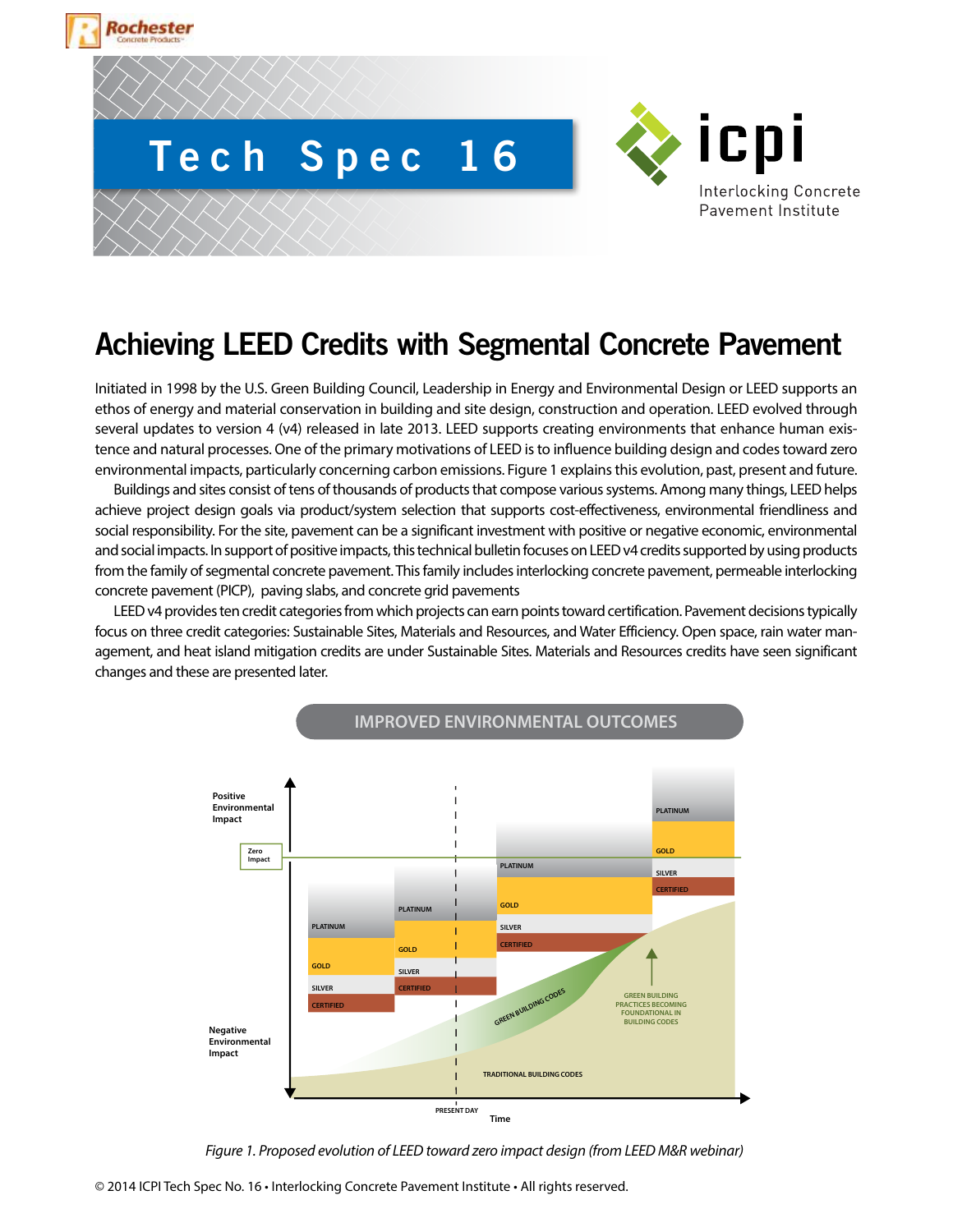The design criteria in LEED have been applied to many publicly funded projects and a growing number of private ones. The benefit of these criteria is reducing maintenance, life-cycle costs and environmental impacts. LEED is used in building projects to help provide project owners with positive economic benefits that also render environmental and social benefits. These benefits are best achieved by including all players in an integrated development process during the design stages of a project. LEED v4 recognizes the importance of this process by creating a new credit for this activity called Integrative Process and making it a prerequisite in all rating systems. Some examples of this integrated design process as they pertain to segmental concrete pavements are presented on pages 4 and 5.

LEED v4 Rating Systems are as follows:

- Building Design and Construction (BD+C)
- Interior Design and Construction (ID+C)
- Building Operations and Maintenance (O+M)
- Neighborhood Development (ND)
- Homes Design and Construction (HD+C)

This technical bulletin focuses on credits in the commonly used BD+C rating system. Points earned within each credit apply to the following building types most of which can include segmental concrete pavements.

- New Construction and Major Renovations
- Core and Shell Development
- Schools
- Retail Stores
- Data Centers
- Warehouses and Distribution Centers
- Hospitality Centers
- Healthcare Facilities
- Single Family and Multifamily Lowrise Buildings
- Multifamily Midrise Buildings

In this bulletin, green text provides a summary of each credit and related points. This text is excerpted from the LEED v4 BD+C Reference Guide (USGBC 2013). Commentary follows on how segmental concrete pavement can be used to address each credit. Specific BD+C credit categories that can be satisfied or supported with segmental concrete pavements are listed below and in Table 1: • • Integrative Process

- 
- Sustainable Sites
- Innovation • Regional Priority
- 
- Water Efficiency
- Materials and Resources

*Table 1. Summary of potential points earned with support from using segmental concrete pavements in the LEED BD+C rating system.*

| <b>LEED Credit Category</b>                                                                                         | <b>Available</b> | <b>Potential Points Using</b><br><b>Segmental Concrete</b><br><b>Pavement</b> |
|---------------------------------------------------------------------------------------------------------------------|------------------|-------------------------------------------------------------------------------|
| Integrative Process                                                                                                 | $1-5$            | $1 - 5$                                                                       |
| Sustainable Sites<br>Open Space<br>Rainwater Management<br><b>Heat Island Reduction</b>                             | 10               | 3<br>2                                                                        |
| <b>Water Efficiency</b><br>Outdoor water use                                                                        | 11               | Prerequisite (no points)                                                      |
| Materials & Resources<br>Building Product Disclosure and Optimization-<br><b>Environmental Product Declarations</b> | 13               |                                                                               |
| Building Product Disclosure and Optimization-<br>Sourcing of Raw Materials                                          |                  |                                                                               |
| Building Product Disclosure and Optimization-<br>Material Ingredients                                               |                  | 3                                                                             |
| Construction and Demolition Waste Management                                                                        |                  | 2                                                                             |
| Innovation                                                                                                          | 6                | 6                                                                             |
| Regional priority                                                                                                   | 4                | 4                                                                             |
| Range of potential points                                                                                           | $45 - 50$        | $25 - 30$                                                                     |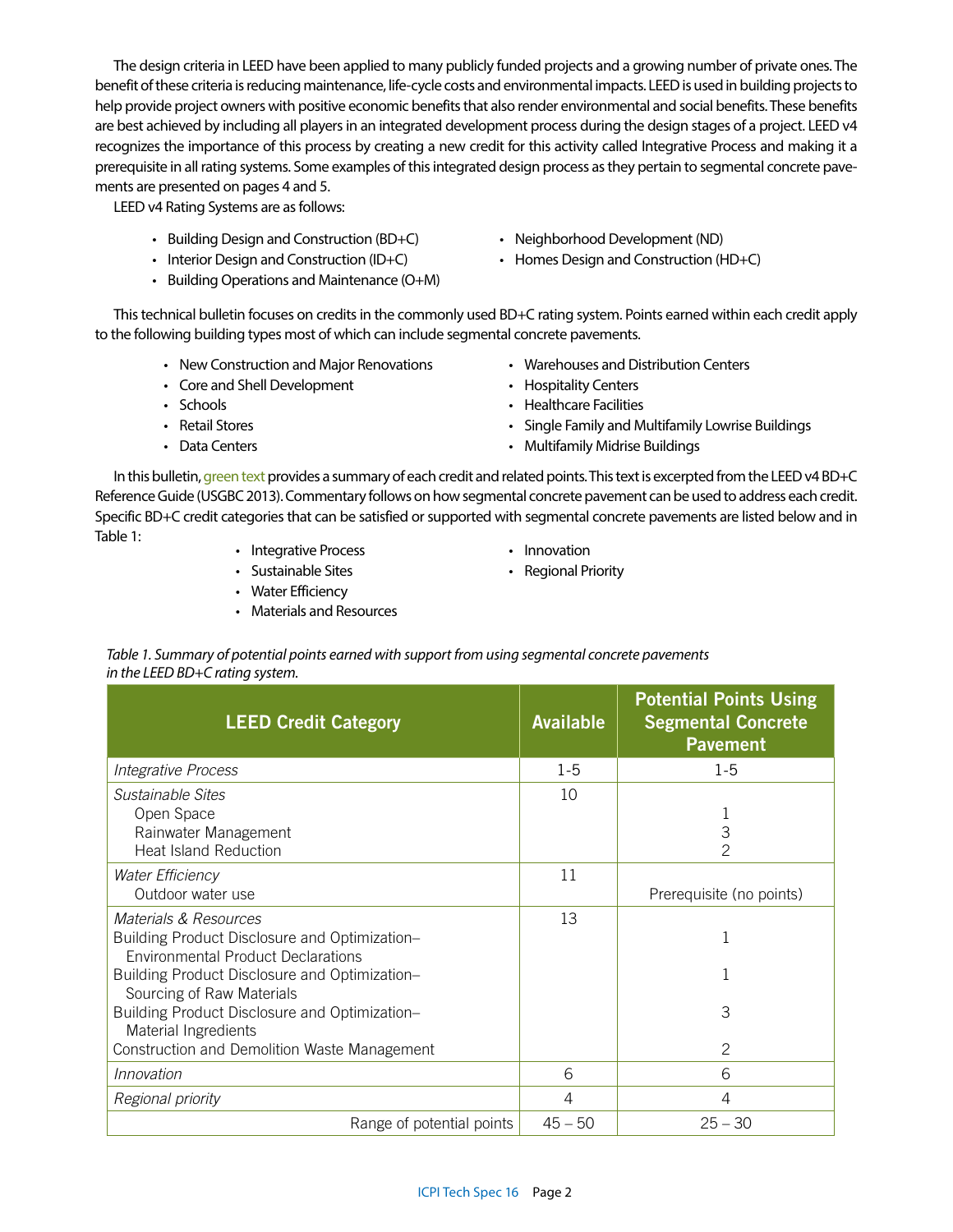BD+C credit categories that generally rely on other site and building products and systems include:

- Location & Transportation
- Energy & Atmosphere
- Indoor Environmental Quality

LEED certification is granted to projects based on earning points offered by the ten credit categories. The minimum required points for LEED certification is 40. Higher levels are shown in Table 2.

| <b>Level</b>  | <b>Points</b> |  |
|---------------|---------------|--|
| Certification | 40-49         |  |
| Silver        | 50-59         |  |
| Gold          | 60-79         |  |
| Platinum      | 80 or more    |  |

#### *The Integrative LEED Process*

The LEED process emphasizes transforming the design process. The process moves design professionals from working separately and linearly to working together early with idea exchanges, developing processes to include selected LEED credits, and continued dialog. Emphasis is on finding synergies among decisions on building design and site systems by relying on a wider range of viewpoints during the design process. Once project design goals are identified, promising LEED credits are ranked according to their support of those goals. The credits that offer the highest value become priorities for the design team to include in the project. These credit priorities and related points influence the achievable LEED certification level (i.e. silver, gold platinum).

Generally, one person on the design team coordinates and develops documentation required by each credit. Others on the design team may support this person by documenting specific credits that relate to their professional specialty such as stormwater management or building energy use. The process involves several meetings to identify design decisions and coordinate creating and delivery of supporting documentation based on the requirements of each credit.

#### *Certification Process*

To start the LEED certification process, the project is registered on the USGBC web site with payment of a registration fee plus a fee based on the total area of the building. The web site specifies materials to be submitted such as project plans, calculations, and documentation. Depending on the credit requirements, this documentation can come from the project team including product manufacturers, contractors, cost estimators, specification writers and designers.

Projects in Canada can be registered on this site as well. The Canadian Green Building Council (CaGBC) has moved away from a stand-alone Canadian LEED rating system. Instead, CaGBC will be developing Canadian-specific options for compliance with the v4 rating systems. These options are called alternative compliance paths or ACPs which will identify equivalent means for demonstrating compliance to specific credits. The release of ACPs should be monitored on www.cagbc.org.

Responsibility for managing the certification process varies with each project. This effort is often coordinated by a LEED Accredited Professional, one who has taken a USGBC/CaGBC course and an exam on the BD+C credits and their requirements. Project teams that include a LEED AP qualify for one point provided by the stand-alone LEED AP credit. Once documentation is submitted online, it is reviewed for acceptance for LEED credits. Additional documentation can be requested as needed. Final certification is granted within 30 days of receipt of all necessary documentation. While the USGBC/CaGBC provide certification of credits (and related points achieved), many project owners do not apply for LEED certification, and instead use LEED as a means to guide sustainable design, construction and performance decisions.

# *LEED in Specifications and Project Management*

Upon registering a project for LEED certification, the project is compared to the applicable LEED credits thereby identifying which credits require the appropriate documentation or tests. This evaluation helps scope the level of certification to be attained by the project. Generally, the higher the certification, the more effort is placed into documentation and into building and site systems that comply with LEED requirements. A LEED project checklist helps identify responsibilities among the architect/engineer, contractor or owner for complying with applicable credits.

Besides identifying which parts of the building or site could comply with LEED requirements, the project team identifies which sections of the project specification will need to be written to include LEED requirements in Part 1, 2 or 3 of each Section in the project specifications. Division 01, General Conditions should include the owner's goals for achieving LEED credits, substitution procedures for green building products that contribute to LEED points, submittal procedures (which may be covered in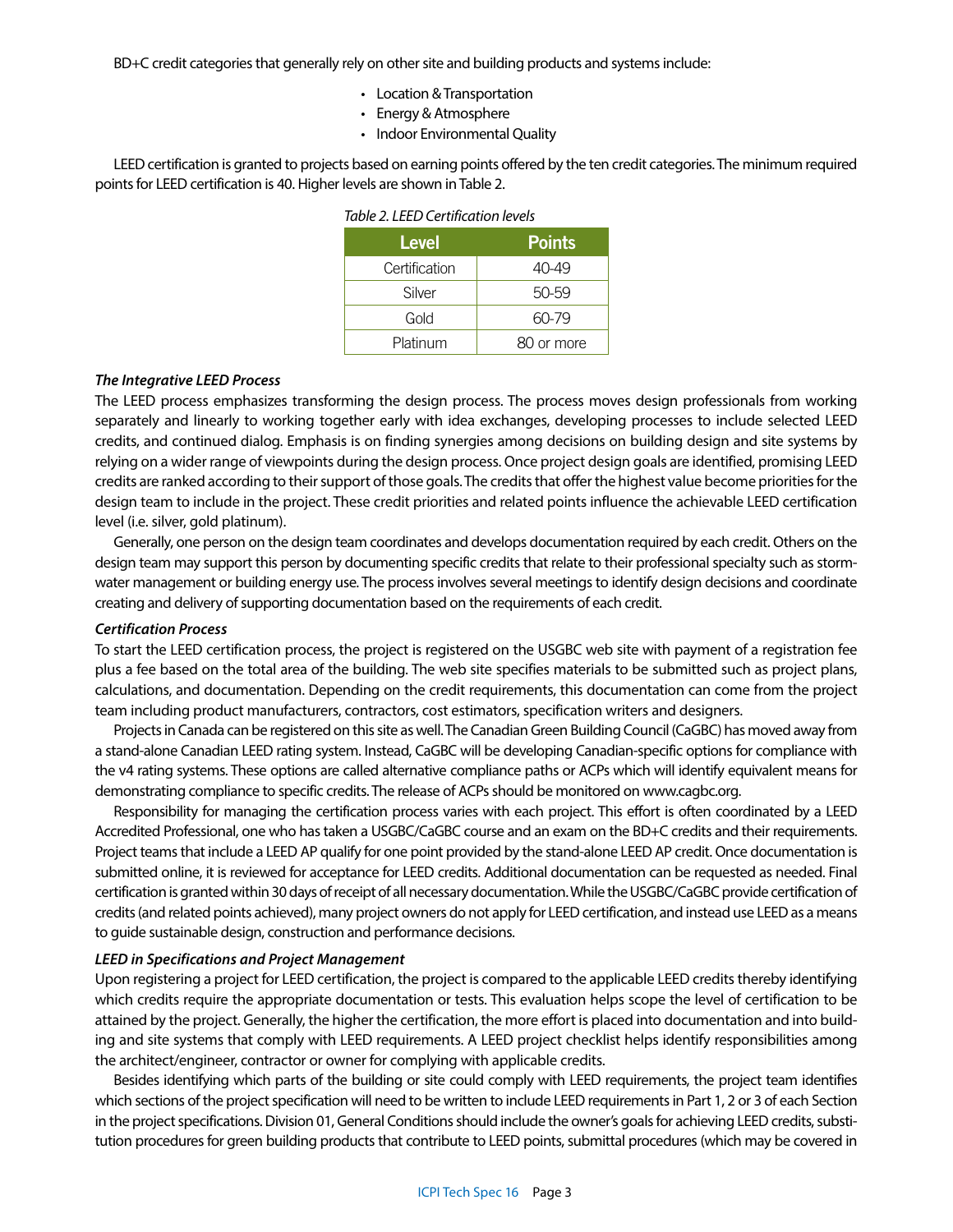greater detail for each product in the relevant specifications sections), and a waste management plan. Submittals should occur before construction begins and substitutions should be conducted at the bid stage rather than during construction. The latest specification formats include sections for specifying sustainable building products.

Specific requirements and procedures for compliance to LEED credits for segmental concrete paving products should be included in the specifications. Examples of submittals from the contractor can include an environmental product declaration (EPD) from a paver manufacturer, waste management goals for reusing existing concrete pavers, or solar reflectance testing results on non-roof pavers. If segmental paving is indoors and sealed, or the joint sand stabilized with a liquid, such materials should comply with indoor air quality construction requirements in LEED.

Many projects have a pre-bid conference where the scope of the project is presented with details on the bid documents. The person running the conference should be familiar with LEED goals for the project and also review submittal requirements and substitution request procedures with prospective bidders. During construction, the owner's representative or contractor should appoint someone responsible for enforcing the contract provisions pertaining to achieving LEED requirements and documentation. The role of this person should be discussed at the pre-bid conference. This person could be responsible for fulfilling contractor related items on the project checklist.

LEED projects may not necessarily cost more than non-LEED projects as initial and lifetime costs vary with each project. Sometimes higher construction costs are offset by lower life-cycle costs. As such, some project owners are willing to trade higher initial costs for better lifetime economic and environmental performance. Along these lines, segmental concrete pavements should return lower maintenance costs during the life of the building and site.

# **Other Sustainable Design Evaluation Systems**

Besides LEED, there are other environmental assessment and sustainability rating programs favorable to segmental concrete pavements. These include the following:

**Green Globes** www.greenglobes.com **Sustainable Sites** Initiative www.sustainablesites.org **Greenroads** www.greenroads.org **Envision** www.sustainableinfrastructure.org/rating **Invest** www.sustainablehighways.org

The latter four programs evaluate sites, roads and/or urban infrastructure. Also, some public transportation agencies have developed rating systems such as the Ontario Ministry of Transportation GreenPave program and the New York State Department of Transportation GreenLITES program.

# **LEED v4—Credits Applicable to Segmental Concrete Pavements**

# **CATEGORY: INTEGRATIVE PROCESS**

#### *Intent*

To support high-performance, cost-effective project outcomes through an early analysis of the interrelationships among systems.

Points: 1. Hospitality and healthcare facilities 1 to 5 due to their high energy and water use.

#### *Requirements*

This credit requires identifying opportunities to achieve synergies across design disciplines and building systems in the predesign and design phases. The credit further requires an analysis of energy-related systems and water-related systems to investigate possible integration. Segmental concrete pavements can enter into such analyses and support mutual design objectives in the following ways:

- At grade and roof ballast interlocking concrete pavement with a roof garden, paving slabs or PICP with high reflectivity to reduce the heat island and related building cooling costs
- Light colored parking interlocking concrete pavement to reduce night lighting demand
- Grid pavements with grass to reduce the heat island and building cooling costs
- PICP to manage rainwater and reduce energy in processing combined sewage overflows by waste treatment plants, as well as reduced energy in creating drainage infrastructure and land used for detention facilities
- PICP for water harvesting for outdoor water use (irrigation)
- PICP combined with horizontal ground source heat pumps to supplement building heating/cooling.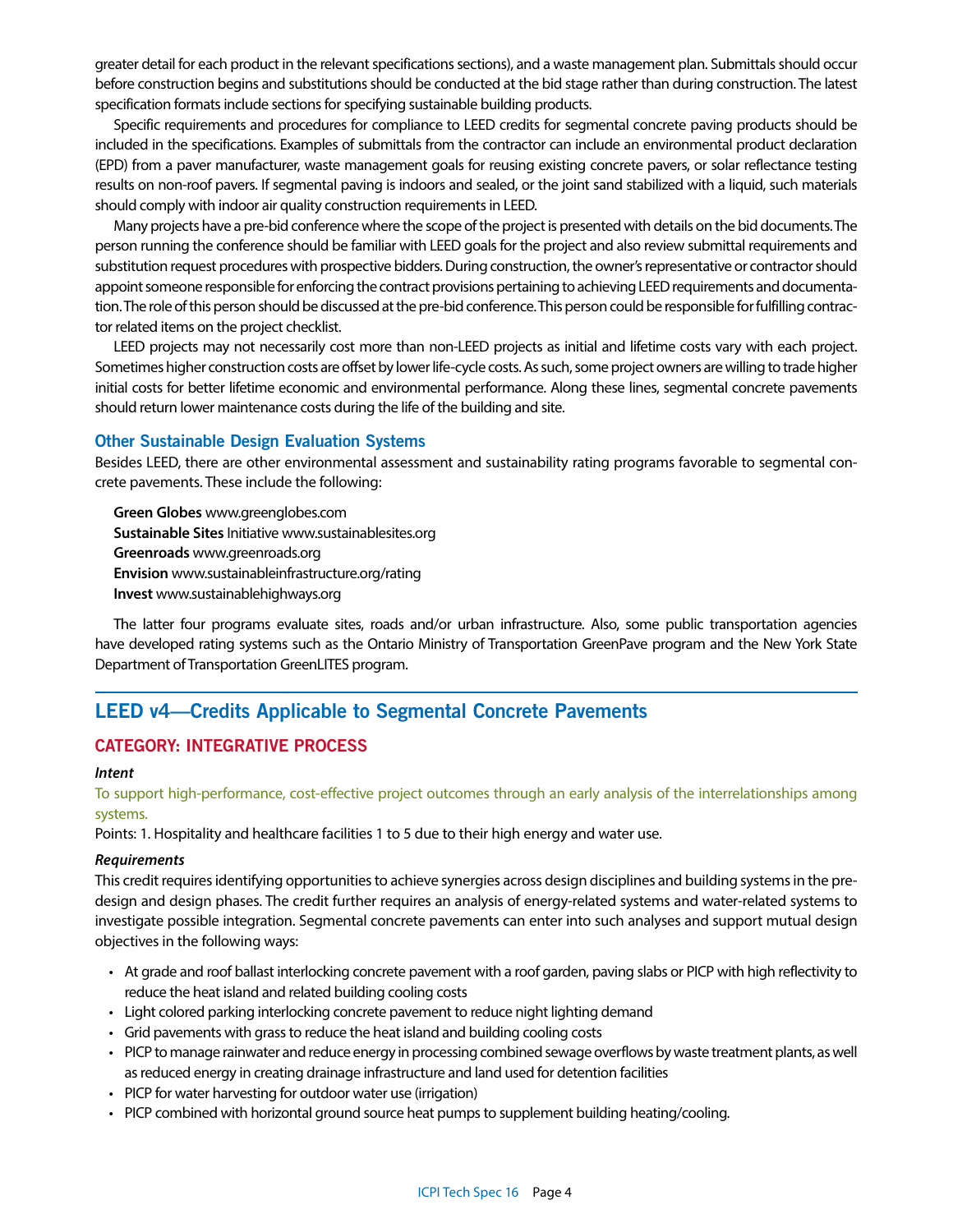

*Figures 2 – 5. An example of integrated water and energy design that could emerge from the Integrative Process credit: A horizontal ground source heat pump system is built within a permeable interlocking concrete pavement parking lot. The water in the pavement supports heating and cooling of an office building in the United Kingdom. (Source: Formpave UK)*

Figures 2 through 5 illustrate 70,000 sf (6,500 m<sup>2</sup>) of PICP used as a horizontal ground source heat pump to help provide heating and cooling for an office building in Stewartby, Bedfordshire, UK.

# **CATEGORY: SUSTAINABLE SITES**

# **Open Space**

#### *Intent*

To create exterior open space that encourages interaction with the environment, social interaction, passive recreation, and physical activities.

#### *Requirements*

Provide outdoor space greater than or equal to 30% of the total site area (including building footprint). A minimum of 25% of that outdoor space must be vegetated (turf grass does not count as vegetation) or have overhead vegetated canopy.

The outdoor space must be physically accessible and be one or more of the following:

- a pedestrian-oriented paving or turf area with physical site elements that accommodate outdoor social activities;
- a recreation-oriented paving or turf area with physical site elements that encourage physical activity;
- a garden space with a diversity of vegetation types and species that provide opportunities for year-round visual interest;
- a garden space dedicated to community gardens or urban food production;
- preserved or created habitat that meets the criteria of SS Credit Site Development—Protect or Restore Habitat and also includes elements of human interaction.

For projects that achieve a density of 1.5 floor-area ratio (FAR), and are physically accessible, extensive or intensive vegetated roofs can be used toward the minimum 25% vegetation requirement, and qualifying roof-based physically accessible paving areas can be used toward credit compliance. Wetlands or naturally designed ponds may count as open space if the side slope gradients average 1:4 (vertical : horizontal) or less and are vegetated.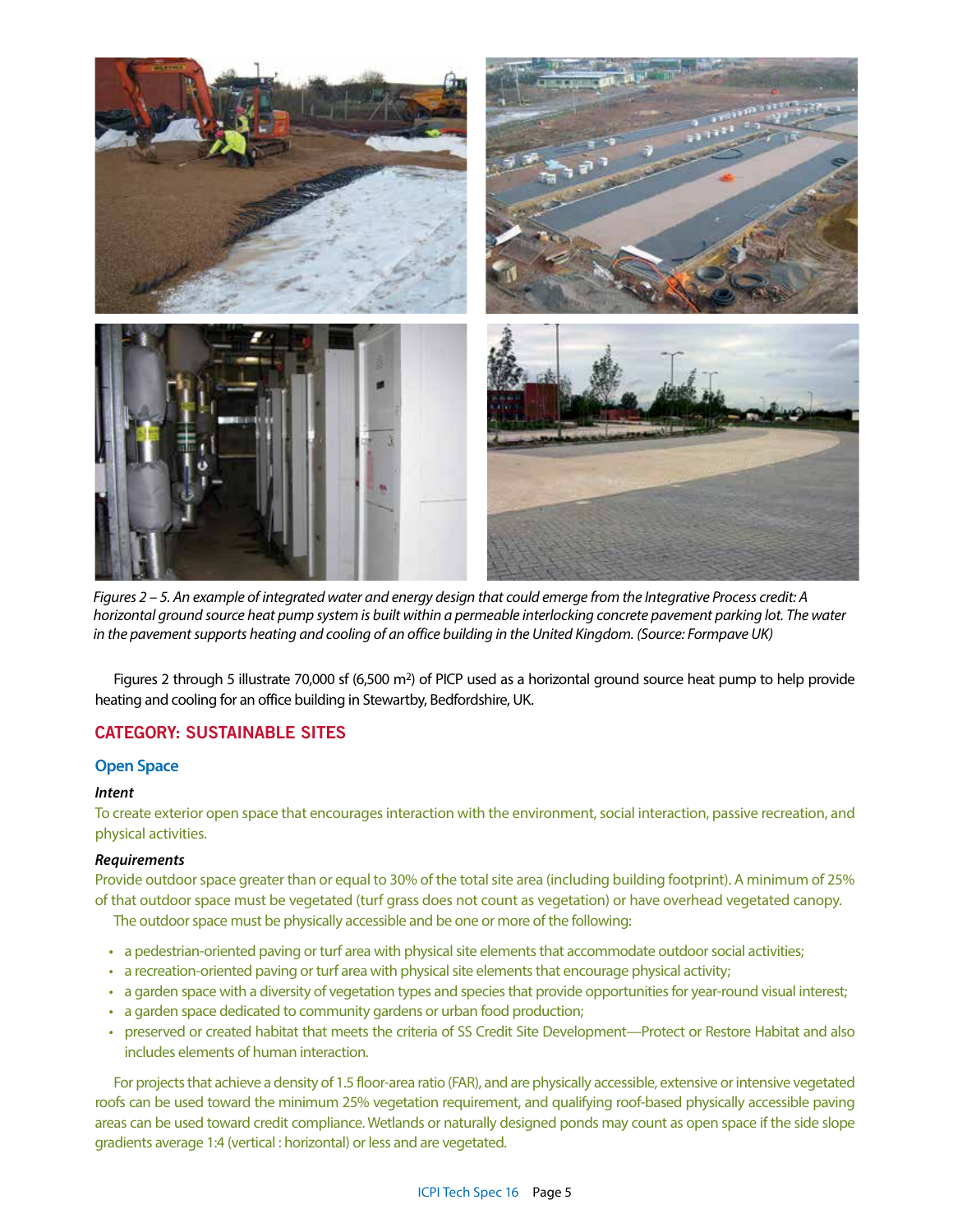











*Figures 6 – 11. Examples of open space with segmental concrete paving*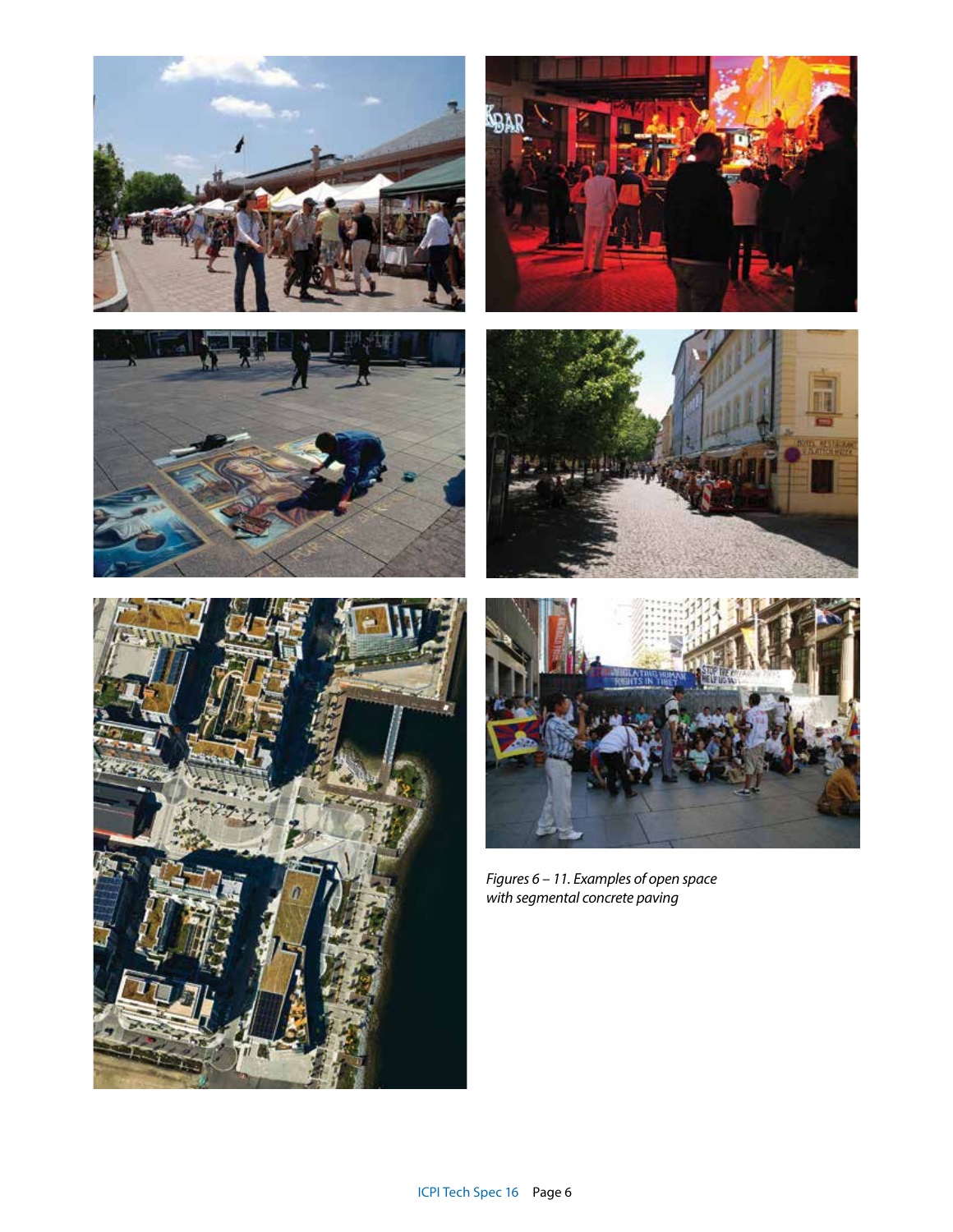The Open Space credit helps address the notion of 'environmental design' in the LEED acronym. The family of segmental concrete pavement products support outdoor social activities, recreation, and urban gardens. More broadly, these paving products support open spaces for commerce, they present a stage or platform for social gatherings and events, and provide access and mobility while assisting navigation. They support green infrastructure to attenuate stormwater runoff and the urban heat island on the ground and on roofs. Furthermore, PICP can eliminate or reduce the need for detention facilities, thereby creating opportunities for more open space. Various kinds of open space uses are shown in Figures 6 through 11.

# **Rainwater Management**

# *Intent*

To reduce runoff volume and improve water quality by replicating the natural hydrology and water balance of the site, based on historical conditions and undeveloped ecosystems in the region.

# *Requirements*

# *Option 1. Percentile of Rainfall Events*

# Path 1. 95th Percentile (2 points except 1 point for Healthcare)

In a manner best replicating natural site hydrology processes, manage on site the runoff from the developed site for the 95th percentile of regional or local rainfall events using low-impact development (LID) and green infrastructure. Use daily rainfall data and the methodology in the U.S. Environmental Protection Agency (EPA) Technical Guidance on implementing the Stormwater Runoff Requirements for Federal Projects under Section 438 of the Energy Independence and Security Act to determine the 95th percentile amount.

or

Path 2. 98th Percentile (3 points except for Healthcare, which earns 2 points) Achieve Path 1 but for the 98th percentile of regional or local rainfall events, using LID and green infrastructure.

or

Path 3. Zero Lot Line projects only—85th Percentile (3 points except for Healthcare which earns 2 points) Zero lot line projects in urban areas with a minimum density of 1.5 floor-area ratio: In a manner best replicating natural site hydrology processes, manage on site the runoff from the developed site for the 85th percentile of regional or local rainfall events, using LID and green infrastructure.

# *Option 2. Natural (undeveloped) land cover conditions, manage the increase in runoff volume runoff from the natural land cover condition to the post-developed condition (using the 95th percentile storm)*

Points: 3 except healthcare facilities which receive 2 points

The 95th percentile storm event represents a rainfall depth within 24 hours of which 95 percent of all rainfall events do not exceed.

PICP can help earn this LEED credit. Figure 12 illustrates a typical PICP cross section for runoff volume reduction. A typical design consists of paving units with openings filled with small, permeable, open-graded crushed stone. The units are bedded on a 2 in. (50 mm) thick layer of the similar aggregates. The bedding layer is compacted into the base consisting of washed, open-graded aggregate base supported by a subbase. They have sufficient space between stones to store water and allow it to infiltrate into the soil. The water storage capacity is typically 30% to 40% of the total volume of the base and subbase. This water is allowed to infiltrate into the soil usually within 24 to 72 hours. Water that does not infiltrate can be filtered through the base and drained through perforated pipes at the bottom of the sub-base.

# *PICP benefits:*

- Can eliminate runoff
- Meet national/provincial/state stormwater regulations: part of best management practice (BMP) mix
- Conserves space: pavement integrated over/with a detention facility
- Reduces or eliminates surface retention requirements
- Filter and reduce nutrients, metals
- Promotes groundwater recharge
- Lower peak flows/volume that helps preserve drainage system capacity while reducing downstream erosion
- Reduces runoff temperatures
- Potentially fewer drainage appurtenances
- Reinstatement of surface after repairs
- Filters oil drippings
- Resists frost heave and can be snowplowed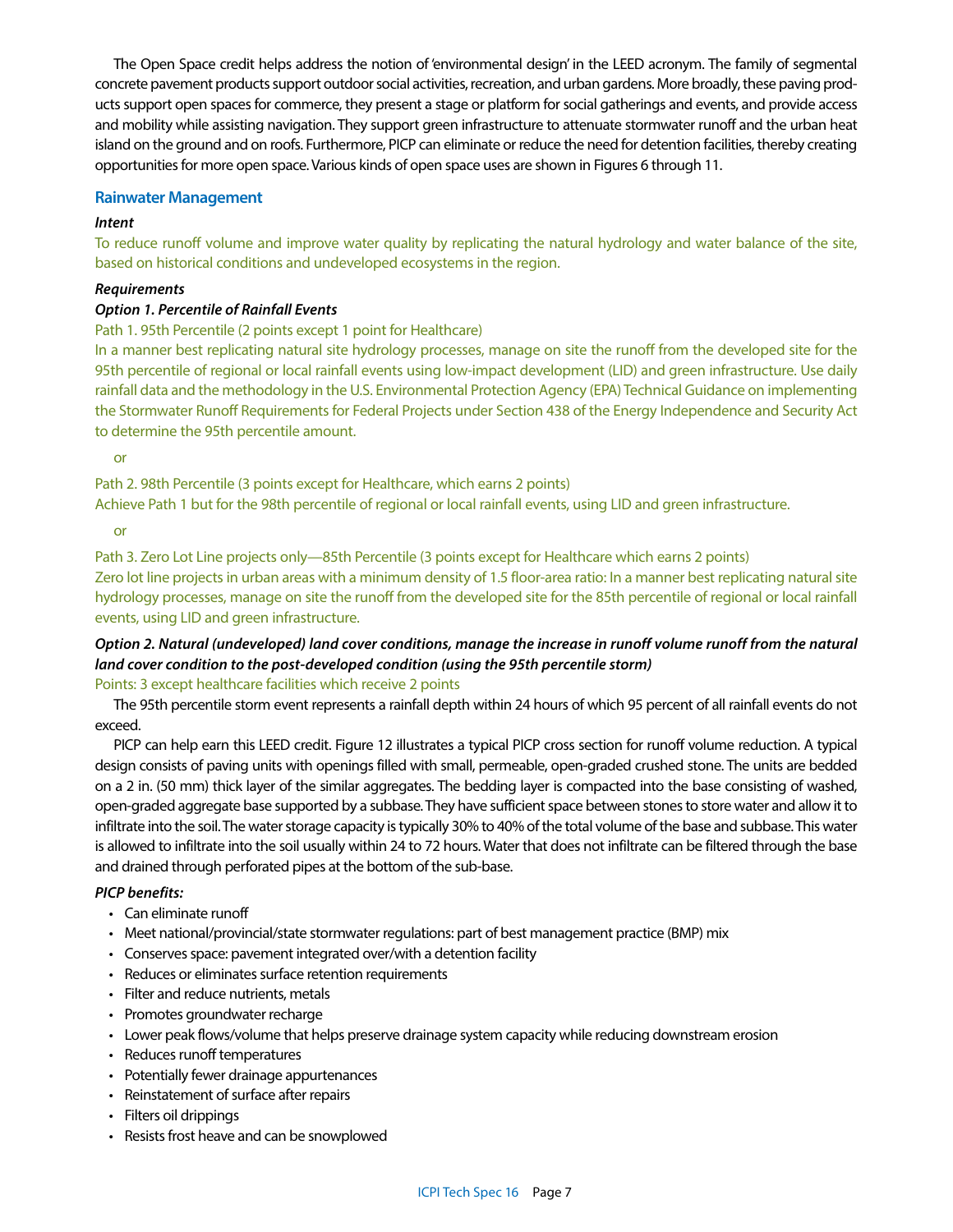

*Figure 12. Permeable Interlocking Concrete Pavement (PICP)*

- Promotes decreased use of deicing salts and other deicers
- Visually attractive and more durable than other pervious/porous pavements

PICP infiltrates rain falling directly on it from all storms and the reservoir can be designed to accommodate additional water from adjacent impervious pavements. The infiltration rate of the soil, base thickness (reservoir capacity) and any runoff from contributing areas influence the ability of PICP to detain and infiltrate some or all of the runoff volume from the 95th percentile storm, and meet pre-development volumes. In cases with high infiltration rate soils, this can result in a runoff coefficient of zero for the PICP system.

The open-graded aggregate in the openings renders initial surface infiltration rates between 300 and 800 in./hr depending on the joint width and jointing stone gradation. Like all permeable pavements, PICP surfaces may collect sediment over time that must be removed periodically using regenerative air vacuum equipment capable of removing loose dirt, leaves, etc. Each PICP has different uses so vacuuming schedules should be based on removal accumulation of loose materials that, if left, would consolidate and clog the surface.

Ideally, there should be no water ponding on the surface immediately after storm. If puddles remain for more than an hour, the surface likely requires vacuum cleaning. For a quantitative assessment of surface infiltration rates, use ASTM C1781 *Standard Test Method for Surface Infiltration Rate of Permeable Unit Pavement Systems*. Generally, infiltration rates measured below 10 in./hr will require application of true vacuum (not regenerative air) cleaning equipment. If sediment is pressed or jammed into the surface and infiltration is low, a true vacuum machine may be required to remove the sediment and soiled jointing stone, and replacement of the soiled stones with clean aggregates. Additional information on PICP maintenance as well as design and construction can be found in the ICPI manual *Permeable Interlocking Concrete Pavements* (Smith 2011).

# **Calculations**

The LEED Reference Guide suggests three ways to calculate runoff volumes and/or peak flows discharged from a stormwater control measure such as PICP. These include the Modified Rational Method, Technical Release or TR-55 published by the USDA Natural Resources Conservation Service (NRCS), and the US EPA Stormwater Management Model or SWMM. These methods require an estimate of C, the runoff coefficient for PICP, to calculate volumes and discharges. C values range between 0 and 1 with 0 indicating 100% infiltration of rainfall and 1.0 meaning all rainfall is converted to runoff from a surface.

Ferguson (2005) notes that C values vary with each storm. For many storms permeable pavements infiltrate all of the rainfall rendering a low or no runoff coefficient. In intense storms, and when the soil is saturated from antecedent rainfall, the runoff can occur from outflows when underdrains are present. Since sites receive a range of storm intensities and durations, the overall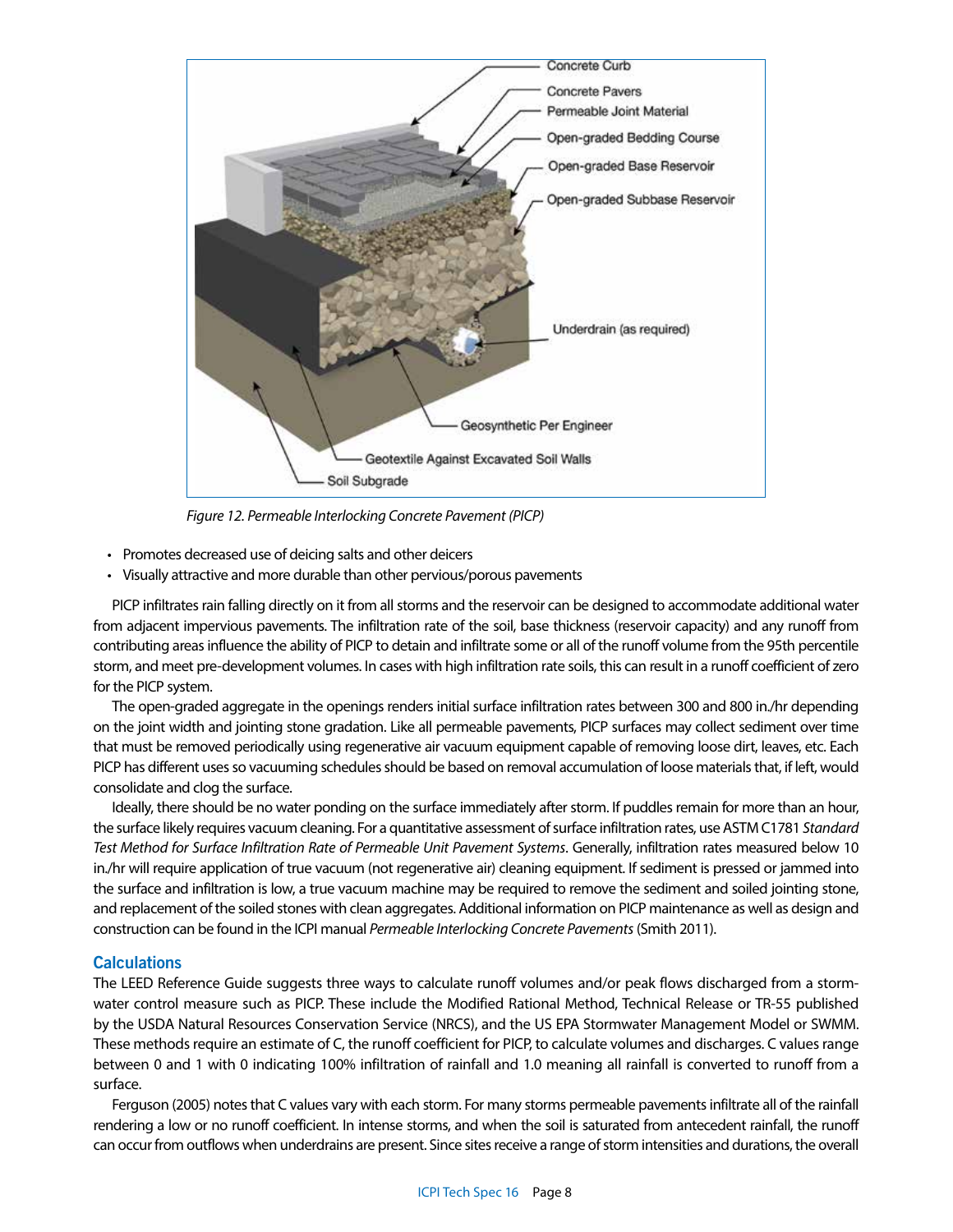runoff coefficient for PICP is the sum of water volume released from underdrains divided by the total volume entering the surface for all rainstorms. Some PICP designs may infiltrate all water from all storms thereby making their runoff coefficient equal to zero. If PICP receives additional water from adjacent impervious surfaces (pavement and roofs), the average C value for both areas is calculated using weighted values based on the area of each surface.

The NRCS TR-55 method relies on identifying a curve number (CN) that characterizes the amount of runoff depth from various land uses within a watershed catchment. The CN for PICP will vary with the reservoir storage capacity in the base/ subbase and infiltration rate of the underlying soil. Typical CNs for PICP in sandy soils are in the 40s and for clay soils they can be in the 60s or 70s. For additional information see, Bean (2005) who characterized CNs for PICP.

Some municipalities use computer models to simulate the impact of projects on urban drainage systems. Models are sometimes calibrated with field measurements of rainfall, runoff, flows and pollutant loads. The characteristics of PICP can be input into these models to simulate their benefits on urban



*Figure 13. Concrete grid pavement typically reduces runoff in a manner similar to grassed surfaces.* 

hydrology. Along similar lines, ICPI offers Permeable Design Pro software to assist designers in modeling water discharge rates and volumes from PICP underdrains, as well as soil subgrade infiltration.

Concrete grid pavements (see Figure 13) are a type of permeable pavement. They are used for less intense vehicular applications than PICP such as overflow parking and emergency fire lanes. Unlike PICP, the base is typically dense-graded, compacted aggregate. This means grid pavements can absorb water similar to grassed areas but has little storage capacity from opengraded aggregate bases/subbase reservoirs common to PICP. Therefore, grids would generally not be used to earn points under this LEED credit but can earn credits as described in the next section on heat island reduction.

# **Heat Island Reduction**

## *Intent*

Minimize the effects on microclimates and human and wildlife habitats by reducing heat islands

# *Requirements*

#### *Option 1: Non-roof and Roof*

Points: 2 except healthcare facilities which earn 1 point Site surfaces must meet the following criteria:



Alternatively, a solar reflection index for roof and solar reflectance for non-roofs may be weighted to calculate compliance as follows.



1. Summed for all high-reflectance nonroof areas.

2. Summed for all high-reflectance roof areas.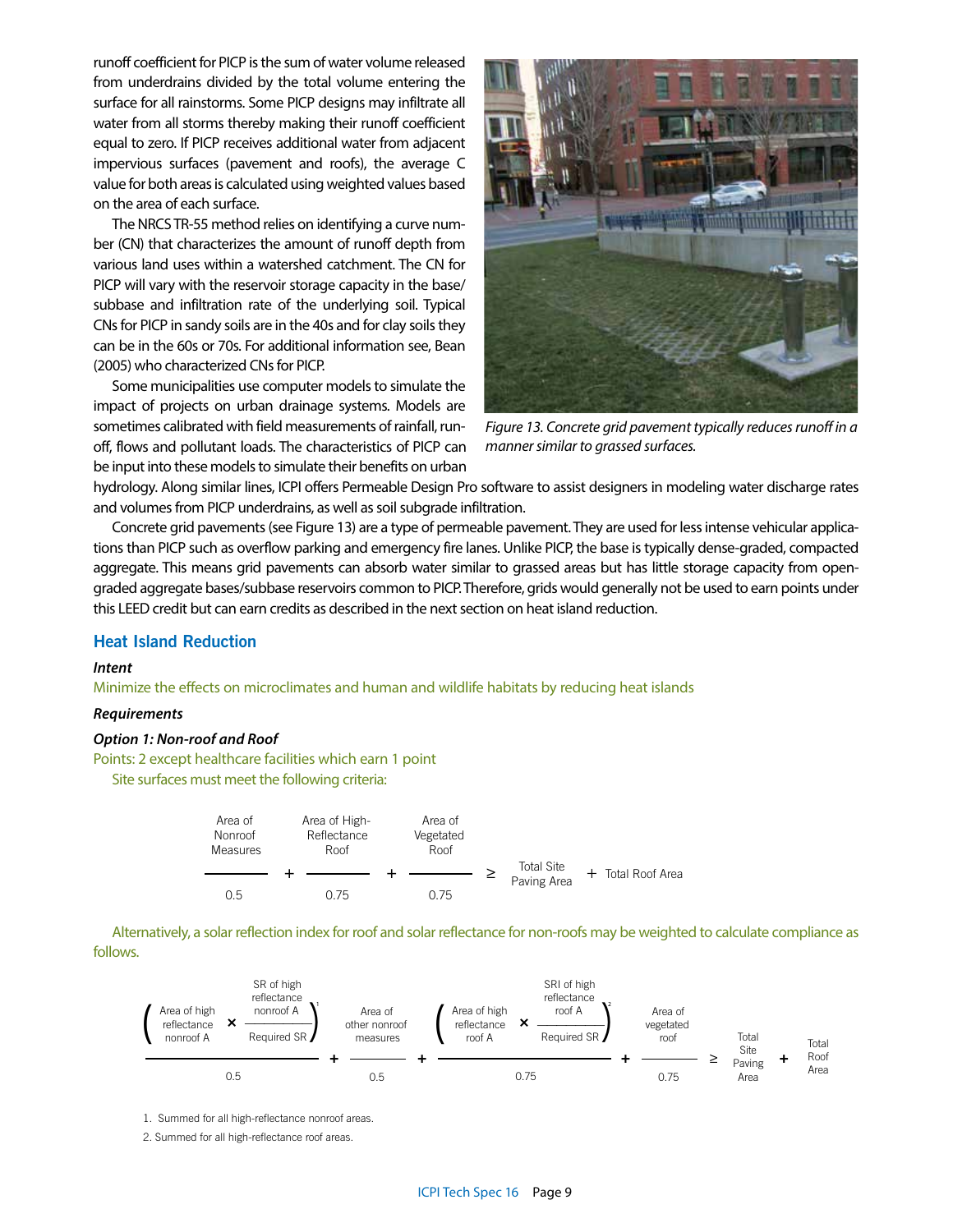Use any combination of the following strategies.

Nonroof Measures:

- Use the existing plant material or install plants that provide shade over paving areas (including playgrounds) on the site within 10 years of planting. Install vegetated planters. Plants must be in place at the time of occupancy permit and cannot include artificial turf.
- Provide shade with structures covered by energy generation systems, such as solar thermal collectors, photovoltaics, and wind turbines.
- Provide shade with architectural devices or structures that have a three-year aged solar reflectance (SR) value of at least 0.28. If three-year aged value information is not available, use materials with an initial SR of at least 0.33 at installation.
- Provide shade with vegetated structures.
- Use paving materials with a three-year aged solar reflectance (SR) value of at least 0.28. If three-year aged value information is not available, use materials with an initial SR of at least 0.33 at installation.
- Use an open-grid pavement system (at least 50% unbound).

#### *High Reflectance Roof*

Roof materials must comply with the following minimum solar reflectance values:

| <b>Roof Type</b>     | <b>Slope</b> | <b>Initial SRI</b> | 3-year Aged<br><b>SRI</b> |
|----------------------|--------------|--------------------|---------------------------|
| Low-sloped<br>roof   | < 2.12       | 82                 | 64                        |
| Steep-sloped<br>roof | > 2:12       | 39                 | 32                        |

Another option is to use a vegetated roof.

#### *Option 2: Parking Under Cover*

Points: 1

- Place a minimum of 75% of parking spaces under cover. Any roof used to shade or cover parking must
- 1. Have a three-year aged SRI of at least 32 (if three-year aged value information is not available, use materials with an initial SRI of at least 39 at installation);
- 2. Be a vegetated roof; or
- 3. Be covered by energy generation systems, such as solar thermal collectors, photovoltaics, and wind turbines.

#### *Roof Applications*

As in the previous LEED 2009 version, this credit continues using Solar Reflectance Index (SRI) to assess the reflectivity of roofing materials but with higher indices. The overall objective of the SRI is to encourage light colored surfaces that reduce surface temperatures. High SRI surfaces can help reduce the urban heat island, the dome of stationary, warm air over a city that increases summer air conditioning costs and traps air pollutants. Periodic surface cleaning may be required to maintain a minimum required SRI values on segmental concrete pavements. *ICPI Tech Spec 5–Cleaning, Sealing and Joint Sand Stabilization of Interlocking Concrete Pavement* provides additional guidance.

SRI is determined by combined albedo (reflectance) and emittance measurements. Albedo is the ratio of outbound or reflected solar radiation divided by the inbound radiation. Lighter colored surfaces indicate a higher albedo than dark surfaces. The highest albedo of 1.0 means all solar energy reflects back from a surface with no absorbed energy. The test method for determining albedo is ASTM E 903, *Standard Test Method for Solar Absorptance, Reflectance, and Transmittance of Materials Using Integrating Spheres*. Reflectance is measured over a range of wavelengths and averaged to provide a single albedo reflectance value.

Emittance measures a material's ability to release radiant heat (in watts/ $m^2$ ) from a given wavelength spectrum. It is measured using ASTM E 408–*Test Methods for Total Normal Emittance of Surfaces Using Inspection-Meter Techniques.* Emittance and albedo measurements are combined to calculate SRI per ASTM E 1980 – *Standard Practice for Calculating Solar Reflectance Index of Horizontal and Low-Sloped Opaque Surfaces*. As noted earlier, surface color affects albedo and indirectly affects emittance.

Some grey paving products made without pigments can be light in color and meet SRI requirements. White cement, selected pigments, light colored aggregates and/or surface treatments can boost albedos. Figure 14 shows an application with light colored paving slabs.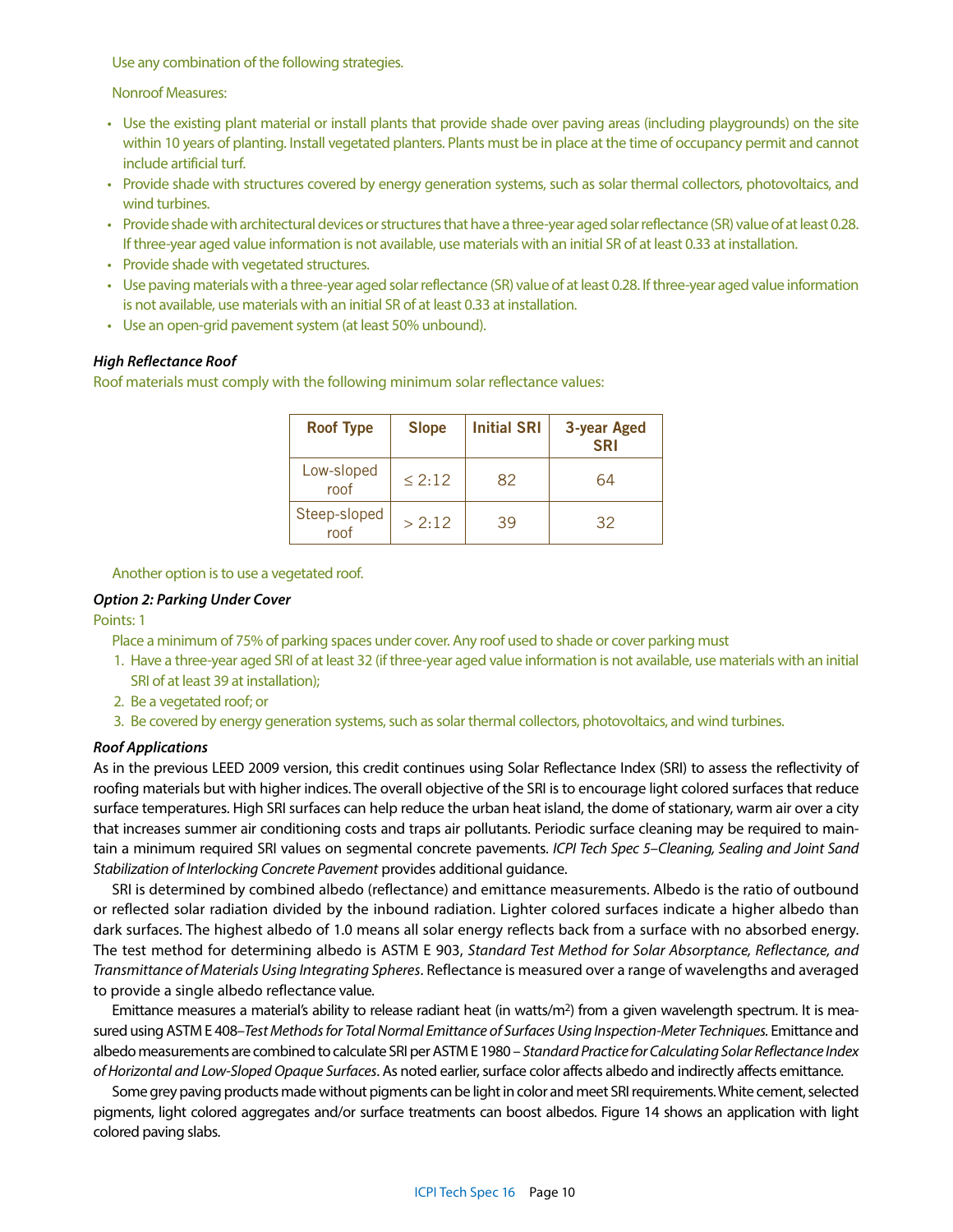

*Figure 14. High SR paving slabs* 

Since most manufacturers provide a range of colors, SRI measurements should be requested from manufacturers for specific product color or ranges, especially lighter colored products. Testing laboratories can provide requirements for test specimen sizes cut from segmental concrete paving products. Specimen sizes are generally 2 x 2 in. (50 x 50 mm) by  $\frac{1}{2}$  in. (13 mm) thick.

#### *Non-roof Applications*

For non-roof materials (i.e., interlocking concrete pavement, PICP and paving slabs) reflectance is measured using Solar Reflectance (SR) expressed as a percentage based on ASTM C1549 *Standard Test Method for Determination of Solar Reflectance Near Ambient Temperature Using a Portable Solar Reflectometer*. This test method is particularly suited for determining the solar reflectance of flat opaque materials in a laboratory or in the field using a commercial portable solar reflectometer. This device is calibrated using specimens of known solar reflectance to determine solar reflectance from

measurements at four wavelengths in the solar spectrum: 380 nm, 500 nm, 650 nm and 1220 nm.

The SR test method is new to LEED v4. Meeting the LEED SR criteria of 0.33 for new surfaces and 0.28 for three-year old surfaces require lighter colored surfaces than SRI criteria. SR data should be requested from paver manufacturers. The area of paving surfaces meeting these requirements are counted as non-roof measures that mitigate the heat island. LEED recognizes permeable pavement (e.g., PICP) as a non-roof measure in calculating the area of non-roof surfaces on a site that help mitigate the heat island without meeting 0.33 or 0.28 SR values. If PICP is counted as a heat island mitigation measure, documentation must be provided on permeability. This can be done by the manufacturer providing surface infiltration test results using ASTM C1781 *Standard Test Method for Surface Infiltration Rate of Permeable Unit Pavement Systems*. The minimum recommended infiltration rate for new PICP is 100 in./hr (254 cm/hr).

Among several non-roof measures recommended in this credit is the use of grid pavements consisting of at least 50% unbound materials (typically grass and topsoil). While concrete grid pavements are typically applied as a non-roof material, they do not require an SR measurement.

Compared to asphalt, grassed grid pavements can reduce surface air temperatures by  $2^{\circ}$  to  $4^{\circ}$  F (1° to  $2^{\circ}$  C) and radiometric temperatures by 4° to 6° F (2° to 4° C) (Smith 1981 & 1984). Evapo-transpiration from the grass provides this cooling. As previously noted, concrete grid pavers are recommended for overflow or intermittent parking areas and are not intended where cars park regularly. Areas with regular parking and drives should be paved with PICP. Additional information on design, construction and maintenance of concrete grid pavements is found in *ICPI Tech Spec 8 – Concrete Grid Pavements.*

## *Calculations*

Once SR and SRI values are provided by the manufacturer, the equations presented earlier can be used to calculate compliance to this credit for roof and non-roof heat island mitigating measures.

# **CATEGORY: WATER EFFICIENCY**

Achieving this credit is required for LEED certification. Since it is a prerequisite, it offers no points.

#### *Outdoor Water Use Reduction*

#### *Option 1. No Irrigation Required*

Show that the landscape does not require a permanent irrigation system beyond a maximum two-year establishment period.

Or

#### *Option 2. Reduced Irrigation*

Reduce the project's landscape water requirement by at least 30% from the calculated baseline for the site's peak watering month. Reductions must be achieved through plant species selection and irrigation system efficiency, as calculated by the Environmental Protection Agency (EPA) WaterSense Water Budget Tool. See **www.epa.gov/watersense**.

Large quantities of water are used to irrigate landscaping and grass around buildings. Annual irrigation costs can be reduced or practically eliminated with water harvesting. Drip irrigation is replacing sprinkler systems and helping to pay back the initial cost for the irrigation system.

PICP can be used as a medium to harvest, filter, store and transport roof and surface runoff into an underground reservoir for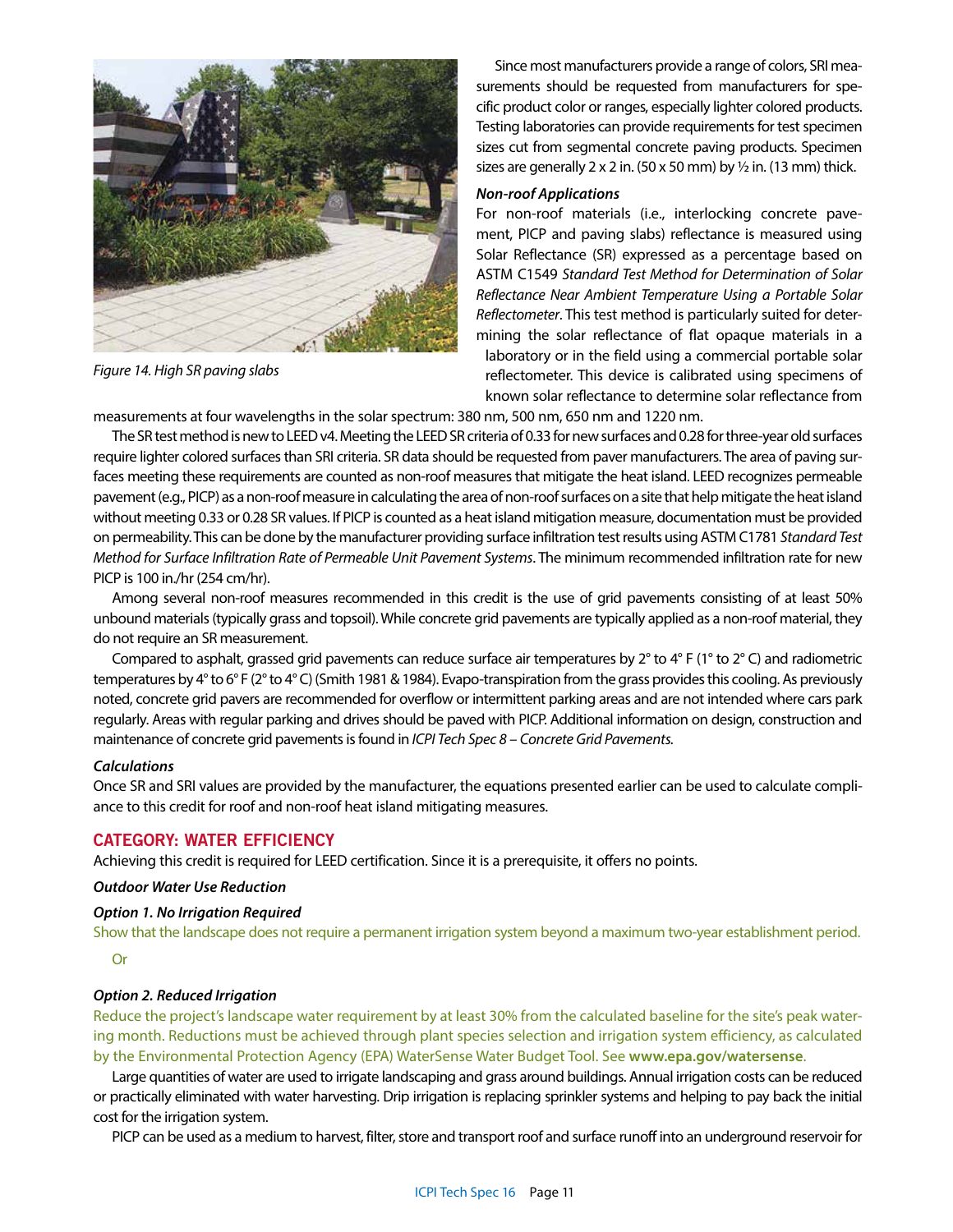use in landscape irrigation. While roof runoff can be filtered and drain directly into above ground or underground storage systems, PICP can provide some filtering of runoff from site surfaces including impervious pavements. PICP surfaces and aggregates in the bedding, base and subbase provide filtering.

Figure 15 provides a schematic diagram. An impermeable liner is used to capture the water within the PICP base/subbase. Additional filtering will be needed as water exits the PICP base/ subbase and enters an underground storage tank. Storage tanks include pumps and timers to distribute water into the irrigation pipes. Landscape irrigation systems may include a backup water supply should the stored water supply become depleted.



*Figure 15. Water harvesting using PICP*

The designer should keep in mind that low-water use plants can provide greater efficiency to the irrigation system. Commercial rainwater harvesting systems also provide design calculations for sizing and equipment selection.

# **CATEGORY: MATERIALS AND RESOURCES**

This credit area intends to provide life cycle approach to building materials rather than concentrating on using recycled materials as in past LEED versions.. This includes material assessment and optimization, protection of human and ecological health, waste management and reuse. Figure 16 relates these areas to each other.



*Figure 16. LEED life cycle integrated approach to sustainable materials (from LEED v4 advertisement)*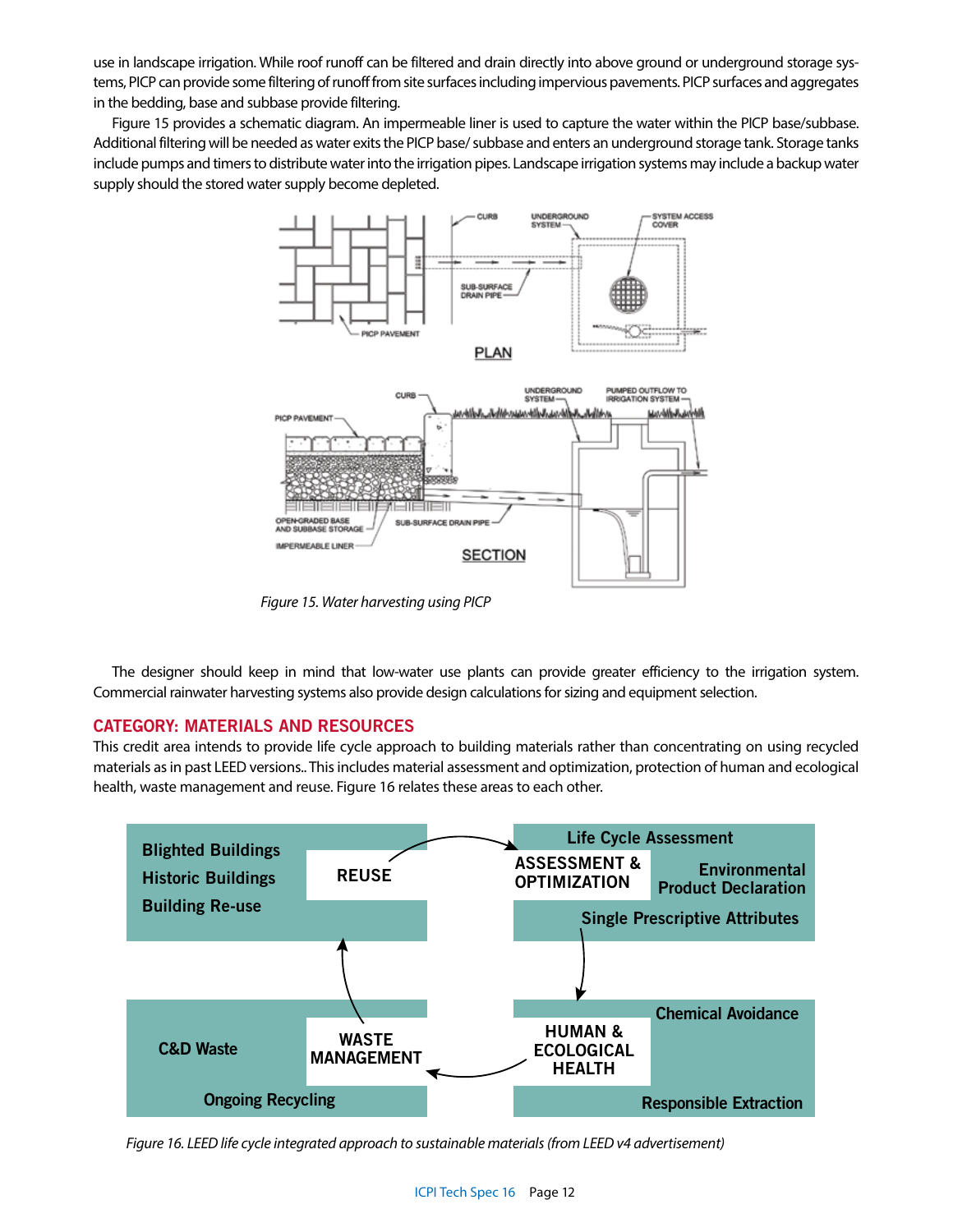# **Building Product Disclosure and Optimization—Environmental Product Declarations**

#### *Intent*

To encourage the use of products and materials for which life-cycle information is available and that have environmentally, economically, and socially preferable life-cycle impacts. To reward project teams for selecting products from manufacturers who have verified improved environmental life-cycle impacts.

#### *Requirements*

Achieve one or more of the options below, for a maximum of 2 points.

#### *Option 1. Environmental Product Declaration (EPD) (1 point)*

Use at least 20 different permanently installed products sourced from at least five different manufacturers that meet one of the disclosure criteria below.

## *Product-specific declaration*

- Products with a publicly available, critically reviewed life-cycle assessment conforming to ISO 14044 that have at least a cradle to gate scope are valued as one quarter (1/4) of a product for the purposes of credit achievement calculation.
- Environmental Product Declarations which conform to ISO 14025, 14040, 14044, and EN 15804 or ISO 21930 and have at least a cradle to gate scope.
- Industry-wide (generic) EPD—Products with third-party certification (Type III), including external verification, in which the manufacturer is explicitly recognized as a participant by the program operator are valued as one half (1/2) of a product for purposes of credit achievement calculation.
- Product-specific Type III EPD—Products with third-party certification (Type III), including external verification in which the manufacturer is explicitly recognized as the participant by the program operator are valued as one whole product for purposes of credit achievement calculation.
- USGBC approved program—Products that comply with other USGBC approved environmental product declaration frameworks.

The total number of products (minimum = 20) is calculated as shown in below:



Or

# *Option 2. Multi-Attribute Optimization (1 point)*

Use products that comply with one of the criteria below for 50%, by cost, of the total value of permanently installed products in the project. Products will be valued as shown in below:



Cost of all permanently installed products

Product cost = cost of the product itself contributing toward credit. For assemblies, the cost amount contributing toward credit is based on weight (see MR Overview, Determining Product Cost).

Criterion valuation factor = weighting multiplier for the criterion. This factor will be determined for each certification that becomes available.

Location valuation factor = multiplier for the extraction, manufacture, and purchase location. For credit achievement calculation, products sourced (extracted, manufactured, purchased) within 100 miles (160 km) of the project site are valued at 200% of their base contributing cost. Structure and enclosure materials may not constitute more than 30% of the value of compliant building products.

Third party certified products that demonstrate impact reduction below industry averages in at least three of the following categories are valued at 100% of their cost for credit achievement calculations.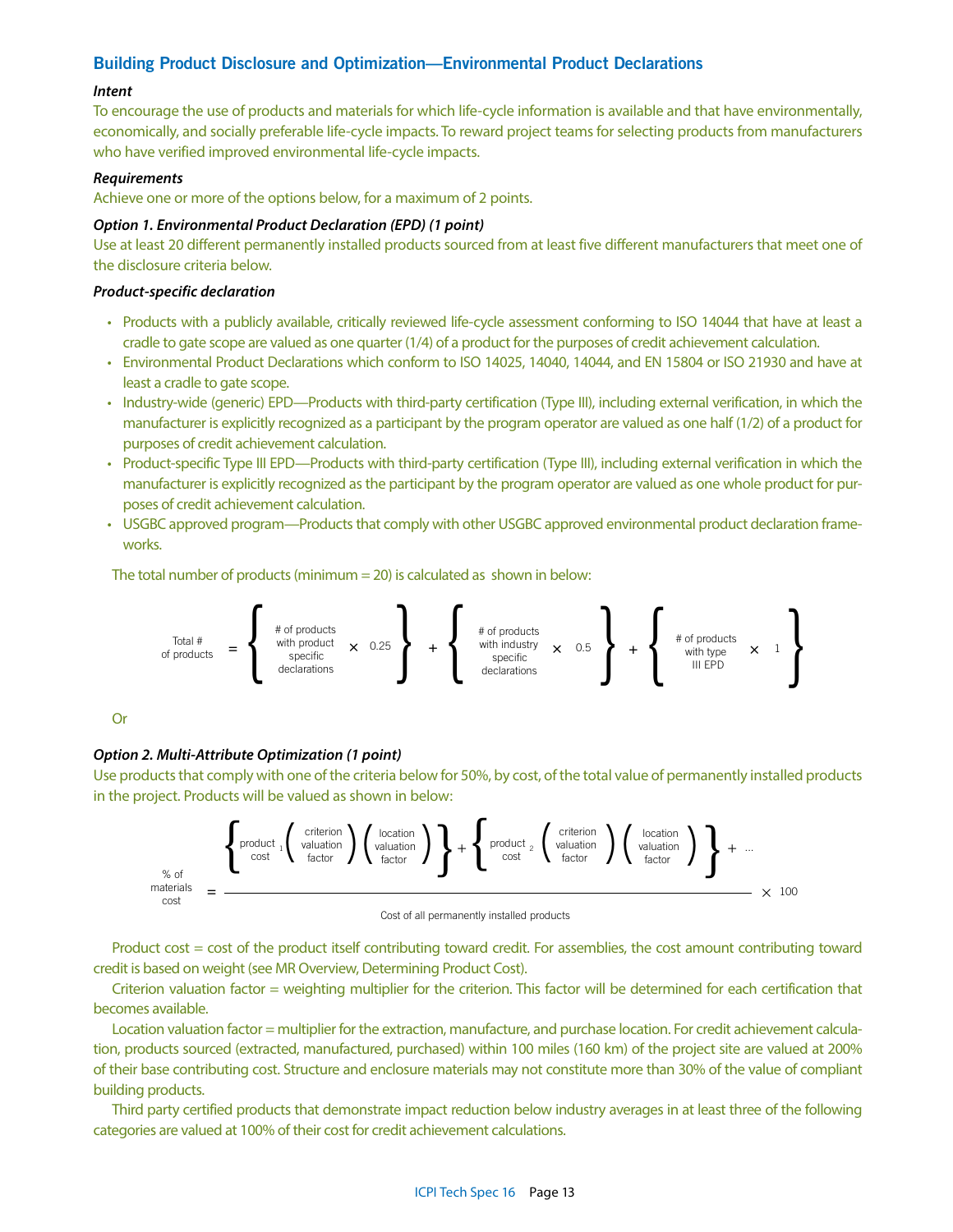- Global warming potential (greenhouse gases), in CO2e
- Depletion of the stratospheric ozone layer, in kg CFC-11
- Acidification of land and water sources, in moles H+ or kg SO2
- Eutrophication, in kg nitrogen or kg phosphate;
- Formation of tropospheric ozone, in kg NOX or kg ethane
- Depletion of nonrenewable energy resources, in MJ.

# *EPDs and PCRs*

An EPD is a standardized way of communicating the environmental impacts, such as global warming potential and energy resource depletion, of a product or system. A product category rule (PCR) defines how to standardize this information for a specific product type, such as flooring. The PCR defines scope, system boundary, measurement procedures, impact measures and other technical requirements for a life cycle assessment upon which an EPD is based. PCR development is the responsibility of the EPD Program Operator and is often organized through standards organizations or industry associations or sponsored by private or government organizations.

ASTM is planning to issue a PCR called Segmental Concrete Paving Products in 2014 which provides the rules for cradleto-gate life cycle assessment and environmental product declarations issued by concrete paver manufacturers (ASTM 2014). Manufacturers should be contacted for EPDs on their products. To qualify for this credit, EPDs must be cradle to gate, i.e., a characterization of a paving product's environmental impacts during its life cycle from extraction (cradle) to the final product sold by the manufacturer (gate). The environmental impacts listed in an EPD were listed previously. Cradle to gate does not include transportation from the factory to distributors or customers. EPDs covering only manufacture (gate to gate) do not qualify for any credit.

For a manufacturer, the EPD process is as follows:

- 1. A manufacturer uses the ASTM product category rules for its product category (aka the product type).
- 2. The manufacturer conducts a life-cycle assessment, based on the product's goals and functional unit, global warming potential, primary energy demand, contribution to acidification and eutrophication, and other environmental indicators.
- 3. The manufacturer creates the EPD using this information and initiates verification by a third party, which determines whether the LCA followed the correct ISO processes and the EPD was created according to the PCR.
- 4. The manufacturer registers the declaration with a program operator like ASTM which verifies the EPD according to ISO standards. Examples of program operators include UL Environmental, ICC-ES, ASTM, NSF, FP Innovations, and the Institute for Environmental Research and Education.

Product-specific declarations are defined for this credit as declarations based on a life-cycle assessment of a product but not constituting a full EPD. To document this claim, the project team must provide the following information:

- Name (declaration holder or producer, typically the manufacturer)
- Contact information
- Product type
- Product name
- Product description
- Summary of impact categories measured and overall values
- Functional unit
- Standards met
- Independent review entity's name and statement

#### *Documentation of EPDs*

For industry-wide (generic) declarations and product-specific Type III declarations, the project team must provide the following:

- Declaration holder (the company, usually the manufacturer, that the EPD is attributed to)
- EPD program operator (the entity that creates and registers the EPD)
- LCA verifier (the third-party entity that verifies the life-cycle assessment)
- PCR reviewer (the third-party entity that has reviewed the product category rules)

During the selection of products with EPDs, identify two items about the document: the type of EPD it is, and the summary that will be uploaded for credit compliance. Table 3 illustrates an EPD created by a fictional concrete paver producer.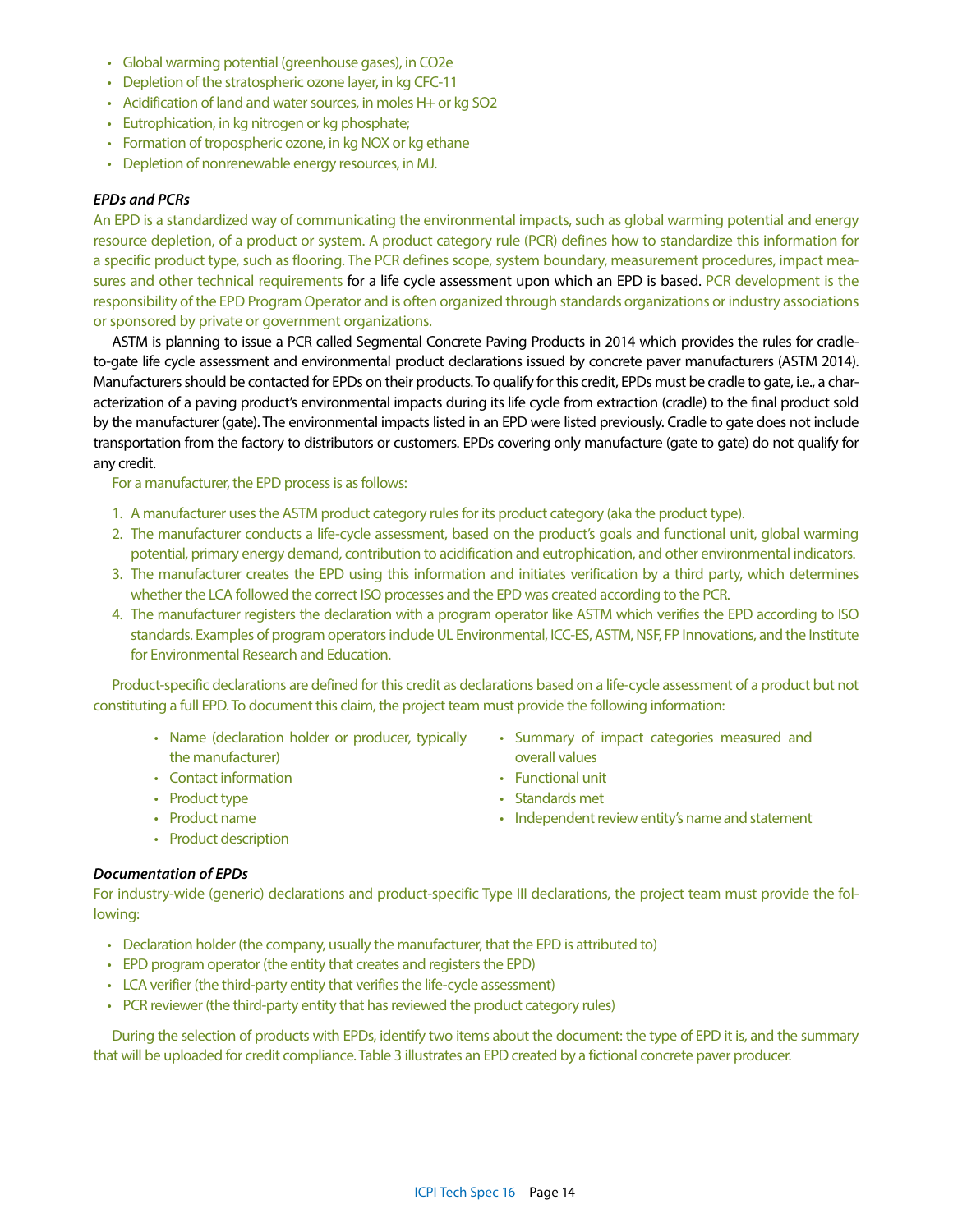*Table 3. Example of a Type III segmental concrete pavement product specific EPD. The EPD must be substantiated by a life cycle analysis based on established product category rules.* 

| <b>PROGRAM OPERATOR</b>                                                                                         | <b>ASTM International</b>                                                                                                                                                                                                                    |
|-----------------------------------------------------------------------------------------------------------------|----------------------------------------------------------------------------------------------------------------------------------------------------------------------------------------------------------------------------------------------|
| DECLARATION HOLDER                                                                                              | WaterLine Pavers, Inc.<br>237 Watershed Road<br>Ashburn, VA 20146                                                                                                                                                                            |
| <b>DECLARATION NUMBER</b>                                                                                       | 2014-01000                                                                                                                                                                                                                                   |
| DECLARED PRODUCT                                                                                                | WaterLine Permeable Interlocking Concrete Paving Units<br>www.waterlinepavers.com                                                                                                                                                            |
| <b>REFERENCE PCR</b>                                                                                            | <b>ASTM</b><br>Segmental Concrete Paving Products<br>Version 1                                                                                                                                                                               |
| DATE OF ISSUE                                                                                                   | December 11, 2014                                                                                                                                                                                                                            |
| PERIOD OF VALIDITY                                                                                              | 5 years                                                                                                                                                                                                                                      |
| CONTENTS OF THE DECLARATION                                                                                     | -Product definitions<br>-Information about segmental concrete paving products<br>-Description of the product's manufacture<br>-Information about in-use applications<br>-Life cycle assessment results<br>-Testing results and verifications |
| The PCR review was conducted by                                                                                 | <b>ASTM International</b>                                                                                                                                                                                                                    |
| The declaration was independently verified in<br>accordance with ISO 10425<br>External<br>Internal              | <b>ASTM International</b>                                                                                                                                                                                                                    |
| The life cycle assessment independently verified<br>in accordance with ISO 14044 and the refer-<br>ence PCR by: | <b>ASTM International</b>                                                                                                                                                                                                                    |

Such a summary is preferable to the full document, provided it includes the following:

- Name (declaration holder, the producer or group of producers; each producer must be listed to claim the credit)
- Program operator
- Contact information
- Product type
- Product name
- Product description
- Product category rule (title)
- Certification period
- Declaration number
- Summary of impact categories measured and overall values
- Functional unit (typically in  $m^3$ )
- Standards met
- Independent verification body (may be the same as the program operator)

# **Building Product Disclosure and Optimization—Sourcing of Raw Materials**

# *Intent*

To encourage the use of products and materials for which life cycle information is available and that have environmentally, economically, and socially preferable life cycle impacts. To reward project teams for selecting products verified to have been extracted or sourced in a responsible manner.

# *Requirements*

# *Option 1. Raw Material Source and Extraction Reporting (1 point)*

Use at least 20 different permanently installed products from at least five different manufacturers that have publicly released a report from their raw material suppliers which include raw material supplier extraction locations, a commitment to longterm ecologically responsible land use, a commitment to reducing environmental harms from extraction and/or manufacturing processes, and a commitment to meeting applicable standards or programs voluntarily that address responsible sourcing criteria.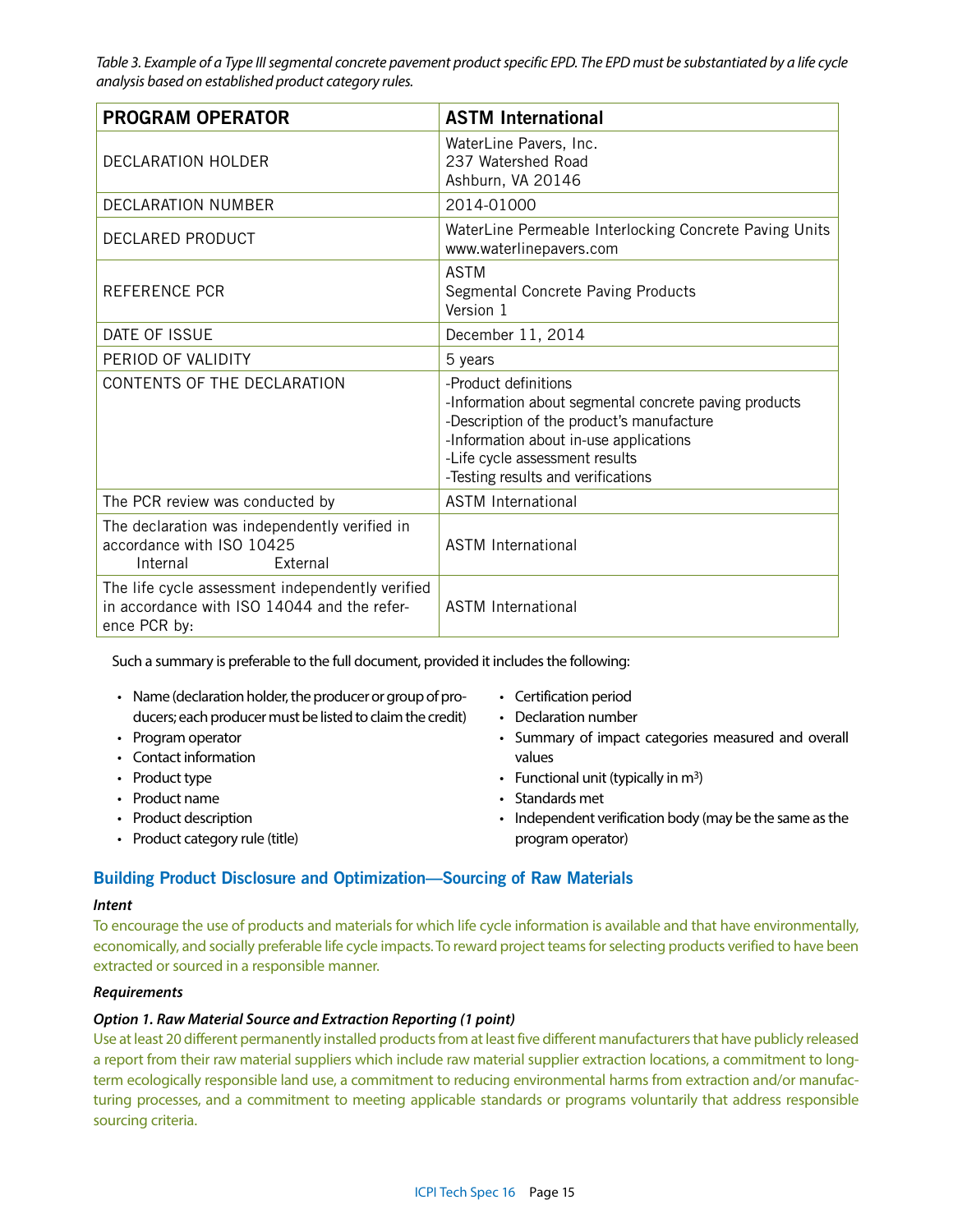- Products sourced from manufacturers with self-declared reports are valued as one half (1/2) of a product for credit achievement.
- Third-party verified corporate sustainability reports (CSR) which include environmental impacts of extraction operations and activities associated with the manufacturer's product and the product's supply chain, are valued as one whole product for credit achievement calculation. Acceptable CSR frameworks include the following:
	- Global Reporting Initiative (GRI) Sustainability Report
	- Organization for Economic Co-operation and Development (OECD)
	- Guidelines for Multinational Enterprises
	- U.N. Global Compact: Communication of Progress
	- ISO 26000: 2010 Guidance on Social Responsibility

USGBC approved program: Other USGBC approved programs meeting the CSR criteria. Use the following formula to calculate the total number of products.



# *Option 2. Leadership Extraction Practices (1 point)*

Use products that meet at least one of the responsible extraction criteria below for at least 25%, by cost, of the total value of permanently installed building products in the project.

- Extended producer responsibility. Products purchased from a manufacturer (producer) that participates in an extended producer responsibility program or is directly responsible for extended producer responsibility. Products meeting extended producer responsibility criteria are valued at 50% of their cost for the purposes of credit achievement calculation.
- Materials reuse. Reuse includes salvaged, refurbished, or reused products. Products meeting materials reuse criteria are valued at 100% of their cost for the purposes of credit achievement calculation.
- Recycled content. Recycled content is the sum of postconsumer recycled content plus one-half the preconsumer recycled content, based on cost. Products meeting recycled content criteria are valued at 100% of their cost for the purposes of credit achievement calculation.
- USGBC approved program. Other USGBC approved programs meeting leadership extraction criteria.

For credit achievement calculation, products sourced (extracted, manufactured, purchased) within 100 miles (160 km) of the project site are valued at 200% of their base contributing cost. For credit achievement calculation, the base contributing cost of individual products compliant with multiple responsible extraction criteria is not permitted to exceed 100% its total actual cost (before regional multipliers) and double counting of single product components compliant with multiple responsible extraction criteria is not permitted and in no case is a product permitted to contribute more than 200% of its total actual cost.

Structure and enclosure materials may not constitute more than 30% of the value of compliant building products.

# Where:

Product cost = cost of the product contributing toward credit (see MR Overview, Determining Product Cost). Criterion valuation factor = multiplier assigned to each sourcing criterion:

- Reused materials, value 1.0, by cost
- Postconsumer recycled materials, value 1.0, by cost
- Preconsumer recycled materials, value 0.5, by cost
- Location valuation factor = multiplier for the extraction, manufacture, and purchase location
- Extended producer responsibility is valued at 50%; that is, the valuation factor is 0.5. Products that are part of an extended producer responsibility program may be counted in their entirety even if only part of the product is recycled. Use the formula below to calculate material costs.

$$
\% \text{ of materials } = \left\{ \left( \begin{array}{c} \text{applicable} \\ \text{product} \\ \text{cost}_1 \end{array} \right) \left( \begin{array}{c} \text{criterion} \\ \text{valuation} \\ \text{factor} \end{array} \right) \right\} + \left\{ \left( \begin{array}{c} \text{hocation} \\ \text{product} \\ \text{cost}_2 \end{array} \right) \left( \begin{array}{c} \text{criterion} \\ \text{valuation} \\ \text{factor} \end{array} \right) \right\} + \dots
$$
\n
$$
\times 100
$$

Cost of all permanently installed products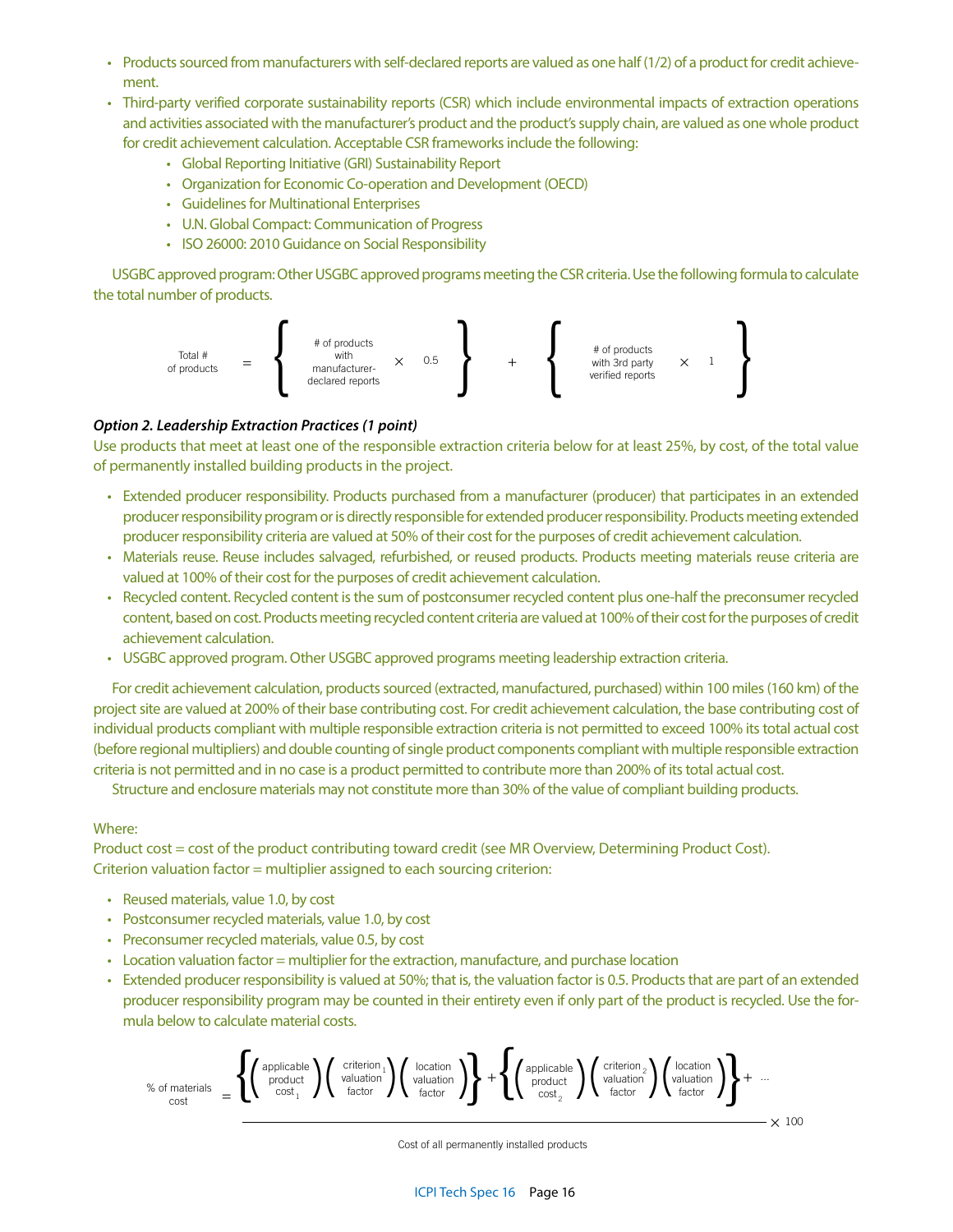Segmental concrete paving manufacturers can provide certification of pre- and postcomsumer content in their products. Supplementary cementing materials like silica fume, blast furnace slag and flyash are preconsumer recycled materials and are used to replace cement, thereby offsetting some carbon emissions. Glass is sometimes used in segmental concrete pavement products and it is considered a postconsumer recycled material. Paving product manufacturers and quarries should be contacted for letters certifying pre/postconsumer recycled content, as well as EPDs. All of this information is included in an Excel sheet provided by USGBC on **www.usgbc.org/resources/bpdo-calculator** to calculate the value of recycled or reused materials with favorable weightings given to environmentally responsible material suppliers and manufacturers, distance from sources and EPDs from suppliers.

# **Building Product Disclosure and Optimization—Material Ingredients**

# *Intent*

To encourage the use of products and materials for which life-cycle information is available and that have environmentally, economically, and socially preferable life-cycle impacts. To reward project teams for selecting products for which the chemical ingredients in the product are inventoried using an accepted methodology and for selecting products verified to minimize the use and generation of harmful substances. To reward raw material manufacturers who produce products verified to have improved life-cycle impacts.

# *Requirements*

# *Option 1. Material Ingredient Reporting (1 point)*

- Use at least 20 different permanently installed products from at least five different manufacturers that use any of the following programs to demonstrate the chemical inventory of the product to at least 0.1% (1000 ppm).
- Manufacturer Inventory. The manufacturer has published complete content inventory for the product following these guidelines:
	- A publicly available inventory of all ingredients identified by name and Chemical Abstract Service Registration Number (CASRN).
	- Materials defined as trade secret or intellectual property may withhold the name and/or CASRN but must disclose role, amount and GreenScreen benchmark, as defined in GreenScreen v1.2.
- Health Product Declaration. The end use product has a published, complete Health Product Declaration with full disclosure of known hazards in compliance with the Health Product Declaration open Standard.
- Cradle to Cradle. The end use product has been certified at the Cradle to Cradle v2 Basic level or Cradle to Cradle v3 Bronze level.
- USGBC approved program. Other USGBC approved programs meeting the material ingredient reporting criteria.

# and/or

# *Option 2. Material Ingredient Optimization (1 point)*

Use products that document their material ingredient optimization using the paths below for at least 25%, by cost, of the total value of permanently installed products in the project.

- GreenScreen v1.2 Benchmark. Products that have fully inventoried chemical ingredients to 100 ppm that have no Benchmark 1 hazards:
	- If any ingredients are assessed with the GreenScreen List Translator, value these products at 100% of cost.
	- If all ingredients are have undergone a full GreenScreen Assessment, value these products at 150% of cost.
- Cradle to Cradle Certified. End use products are certified Cradle to Cradle. Products will be valued as follows:
	- Cradle to Cradle v2 Gold: 100% of cost
	- Cradle to Cradle v2 Platinum: 150% of cost
	- Cradle to Cradle v3 Silver: 100% of cost
	- Cradle to Cradle v3 Gold or Platinum: 150% of cost
- International Alternative Compliance Path REACH Optimization. End use products and materials that do not contain substances that meet REACH criteria for substances of very high concern. If the product contains no ingredients listed on the REACH Authorization or Candidate list, value at 100% of cost.
- USGBC approved program. Products that comply with USGGBC approved building product optimization criteria.

# and/or

# *Option 3. Product Manufacturer Supply Chain Optimization (1 point)*

Use building products for at least 25%, by cost, of the total value of permanently installed products in the project that: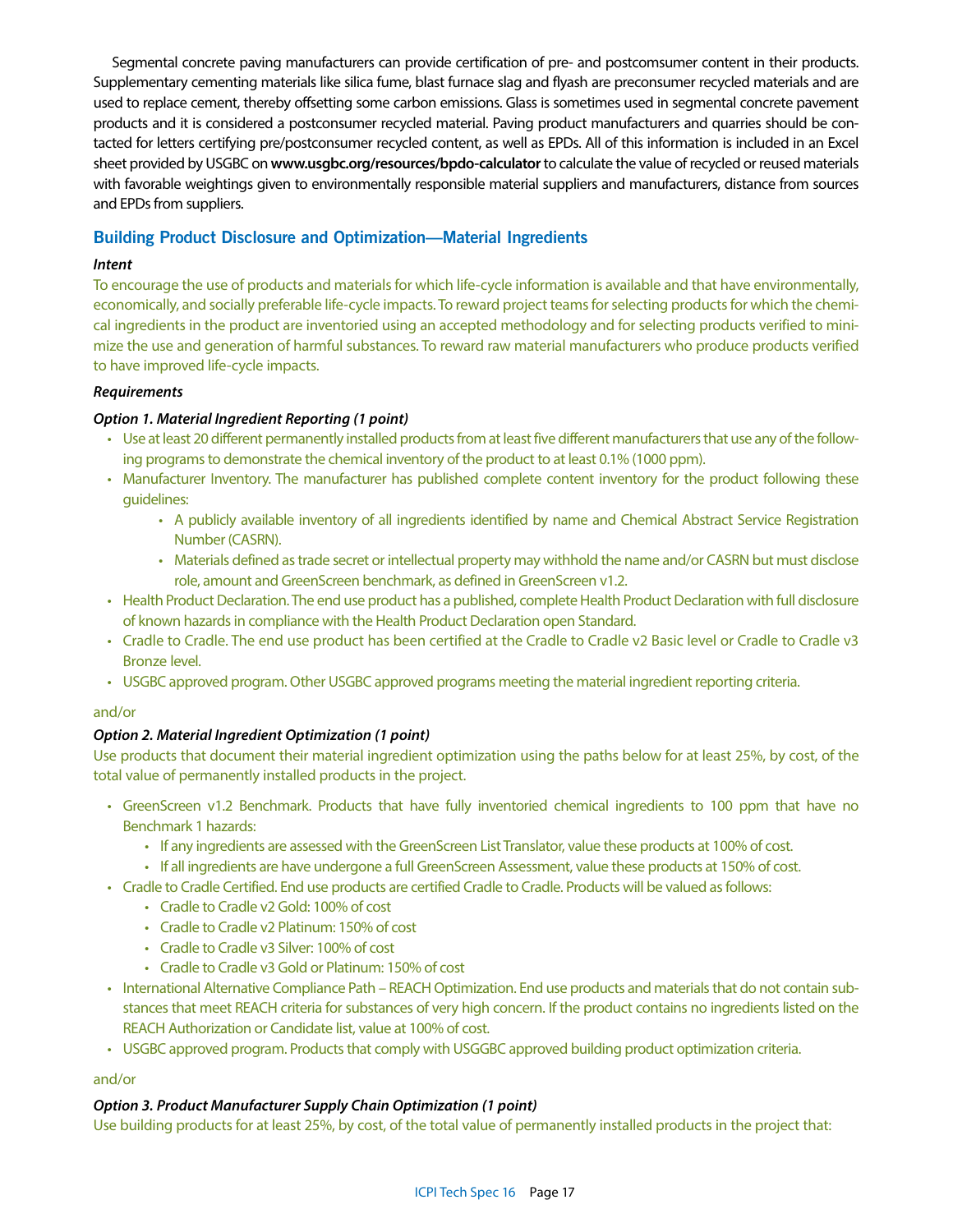- Are sourced from product manufacturers who engage in validated and robust safety, health, hazard, and risk programs which at a minimum document at least 99% (by weight) of the ingredients used to make the building product or building material, and
- Are sourced from product manufacturers with independent third party verification of their supply chain that at a minimum verifies:
	- Processes are in place to communicate and transparently prioritize chemical ingredients along the supply chain according to available hazard, exposure and use information to identify those that require more detailed evaluation
	- Processes are in place to identify, document, and communicate information on health, safety and environmental characteristics of chemical ingredients
	- Processes are in place to implement measures to manage the health, safety and environmental hazard and risk of chemical ingredients
	- Processes are in place to optimize health, safety and environmental impacts when designing and improving chemical ingredients
	- Processes are in place to communicate, receive and evaluate chemical ingredient safety and stewardship information along the supply chain
	- Safety and stewardship information about the chemical ingredients is publicly available from all points along the supply chain

Products meeting Option 3 criteria are valued at 100% of their cost for the purposes of credit achievement calculation. For credit achievement calculation of options 2 and 3, products sourced (extracted, manufactured, purchased) within 100 miles (160 km) of the project site are valued at 200% of their base contributing cost. For credit achievement calculation, the value of individual products compliant with either option 2 or 3 can be combined to reach the 25% threshold but products compliant with both option 2 and 3 may only be counted once. Structure and enclosure materials may not constitute more than 30% of the value of compliant building products.

# **Construction and Demolition Waste Management**

### *Intent*

To reduce construction and demolition waste disposed of in landfills and incineration facilities by recovering, reusing, and recycling materials.

A prerequisite to this credit is creating a waste management plan. This includes policies for off-site sorting and tracking of waste. Documentation on diverted waste from a waste-sorting facility is essential. The diversion rate is the total waste diverted divided by the total waste from the project multiplied by 100 to obtain a percentage.

# *Option 1. Diversion (1–2 points)*

# *Path 1. Divert 50% and Three Material Streams (1 point)*

Divert at least 50% of the total construction and demolition material; diverted materials must include at least three material streams.

#### or

# *Path 2. Divert 75% and Four Material Streams (2 points)*

Divert at least 75% of the total construction and demolition material; diverted materials must include at least four material streams.

#### or

#### *Option 2. Reduction of Total Waste Material (2 points)*

Do not generate more than 2.5 pounds of construction waste per square foot (12.2 kilograms of waste per square meter) of the building's floor area.

For Option 2, the total construction waste generated is divided by the gross floor area of the project to obtain the weight per square foot.

Material streams are defined as material or material category diverted from a landfill, or diverted in a specific way. Like most concrete, pavers can be crushed and recycled, or whole pavers removed and reinstated elsewhere on the site. The intent is to recycle construction waste on the site, or process it offsite and place it into the market for recycled materials.

Concrete removed from the site, processed and sold back to the same job site, or recycled material purchased from elsewhere and brought to the site can qualify for this credit. Examples are shipping used concrete pavers to a recycler, crushing them and purchasing them back for reuse on the site as base material. Another example is purchasing recycled, crushed concrete for a base under interlocking concrete pavements. If the project involves renovating an existing site, concrete pavers at the site can be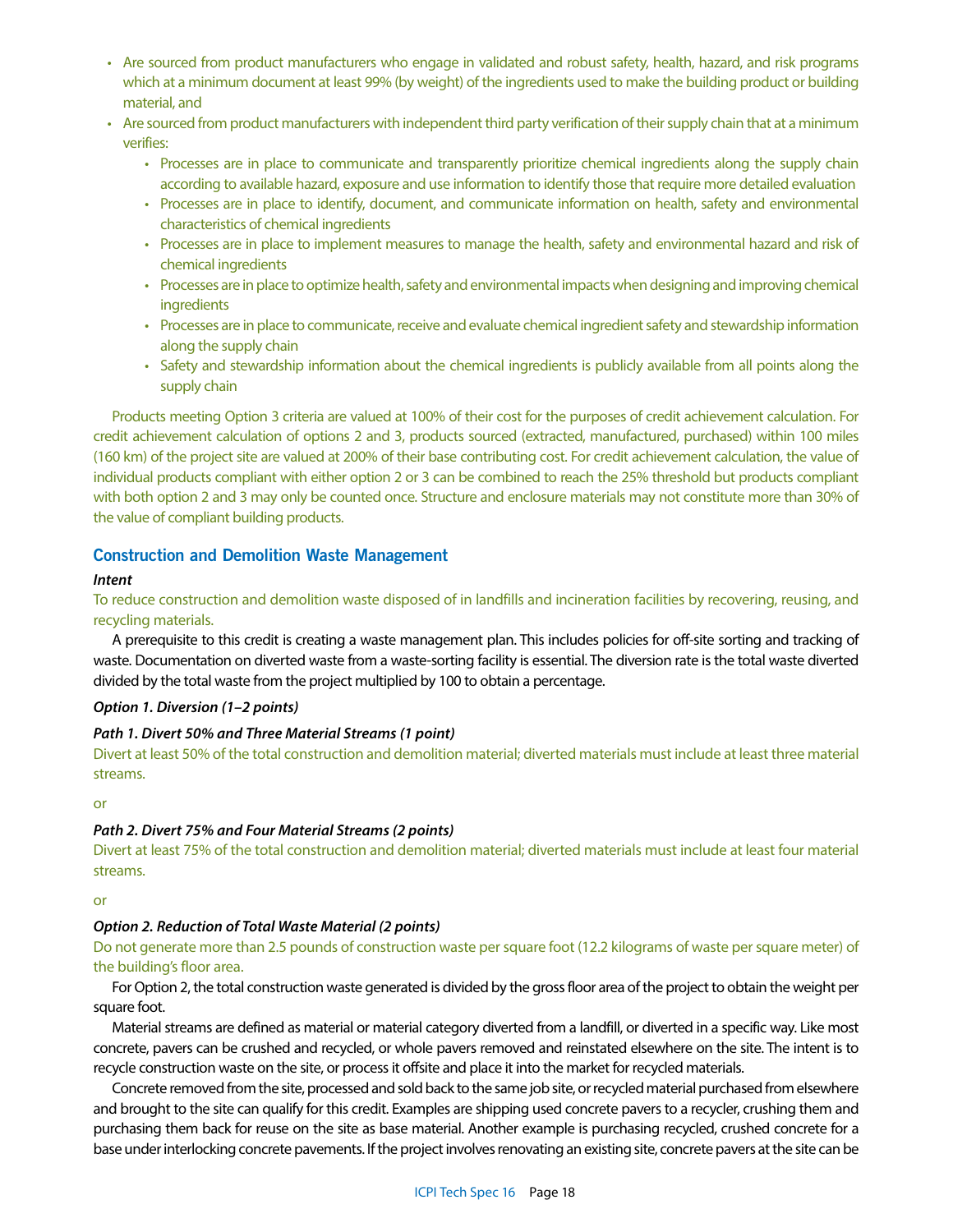re-used or directed to other appropriate sites. Concrete pavers can also be crushed and re-used for road base materials.

Recycled concrete aggregates (RCA) used with interlocking concrete pavement in vehicular areas should be from crushed sources certified by a state or provincial department of transportation as meeting specifications for gradation and hardness. These typically include limits on the percent passing the No. 200 (0.075 mm) sieve (generally <12%) and abrasion durability tests such as Los Angeles abrasion resistance or micro-Deval loss. No more than 30% RCA mixed with non-recycled (quarried/crushed) dense-graded aggregates are recommended for vehicular applications For pedestrian interlocking concrete pavements, up to 100% RCA can be used. However, there is an increased risk of efflorescence passed to the concrete paver surface. While not affecting structural performance, efflorescence may be unsightly and difficult to remove. Recycled asphalt materials should follow the aforementioned guidelines. RCA is not recommended for permeable interlocking concrete pavement in vehicular applications, but up to 100% may be used in pedestrian applications. is new to LEED v4. Meeting the LEED SR criteria of 0.33 for new surfaces and 0.28 for three-year old surfaces require lighter colored surfaces than SRI criteria.

Waste calculations do not include hazardous waste and excavated soil. Typically, waste containers are sized by volume and are weighed at the material recovery facility or landfill site. Typical factors for converting concrete paver volume to weight are 140 to 145 lbs/ft<sup>3</sup> (2240 to 2350 kg/m<sup>3</sup>) for stacked pavers and approximately 100 lb/ft<sup>3</sup> (1600 kg/m<sup>3</sup>) for loose pavers in a bin.

# **CATEGORY: INNOVATION**

#### *Intent*

To encourage projects to achieve exceptional or innovative performance

#### *Requirements*

Project teams can use any combination of innovation, pilot, and exemplary performance strategies.

#### *Option 1. Innovation (1 point)*

Achieve significant, measurable environmental performance using a strategy not addressed in the LEED green building rating system.

Identify the following:

- the intent of the proposed innovation credit;
- proposed requirements for compliance;
- proposed submittals to demonstrate compliance; and
- the design approach or strategies used to meet the requirements.

#### AND/OR

#### *Option 2. Pilot (1 point)*

Achieve one pilot credit from USGBC's LEED Pilot Credit Library

#### AND/OR

#### *Option 3. Additional Strategies*

Innovation (1-3 points)

• Defined in Option 1 above.

## Pilot (1–3 points)

• Meet the requirements of Option 2.

#### Exemplary Performance (1–2 points)

Achieve exemplary performance in an existing LEED v4 prerequisite or credit that allows exemplary performance, as specified in the LEED Reference Guide, v4 edition. An exemplary performance point is typically earned for achieving double the credit requirements or the next incremental percentage threshold.

An Option 1 Innovation example can be the use of photocatalytic cement or pigments on the surface of concrete paving units. Applied during manufacture, these coatings typically consist of titanium dioxide ( $TiO<sub>2</sub>$ ). Such coatings can reduce nitrogen oxide (NO<sub>x</sub>) emissions. When mixed with ozone on hot days, NO<sub>x</sub> mixes with it to form photochemical smog. TiO<sub>2</sub> demonstrate high measurable NO<sub>x</sub> reduction in laboratory tests and can assist in reducing smog formation in urban environments. In addition, these coatings are light colored and have a high solar reflectance. This characteristic can qualify  $TiO<sub>2</sub>$ coated pavers for non-roof urban heat island points under Sustainable Sites.

# **LEED Accredited Professional**

# *Intent*

To encourage the team integration required by a LEED project and to streamline the application and certification process.